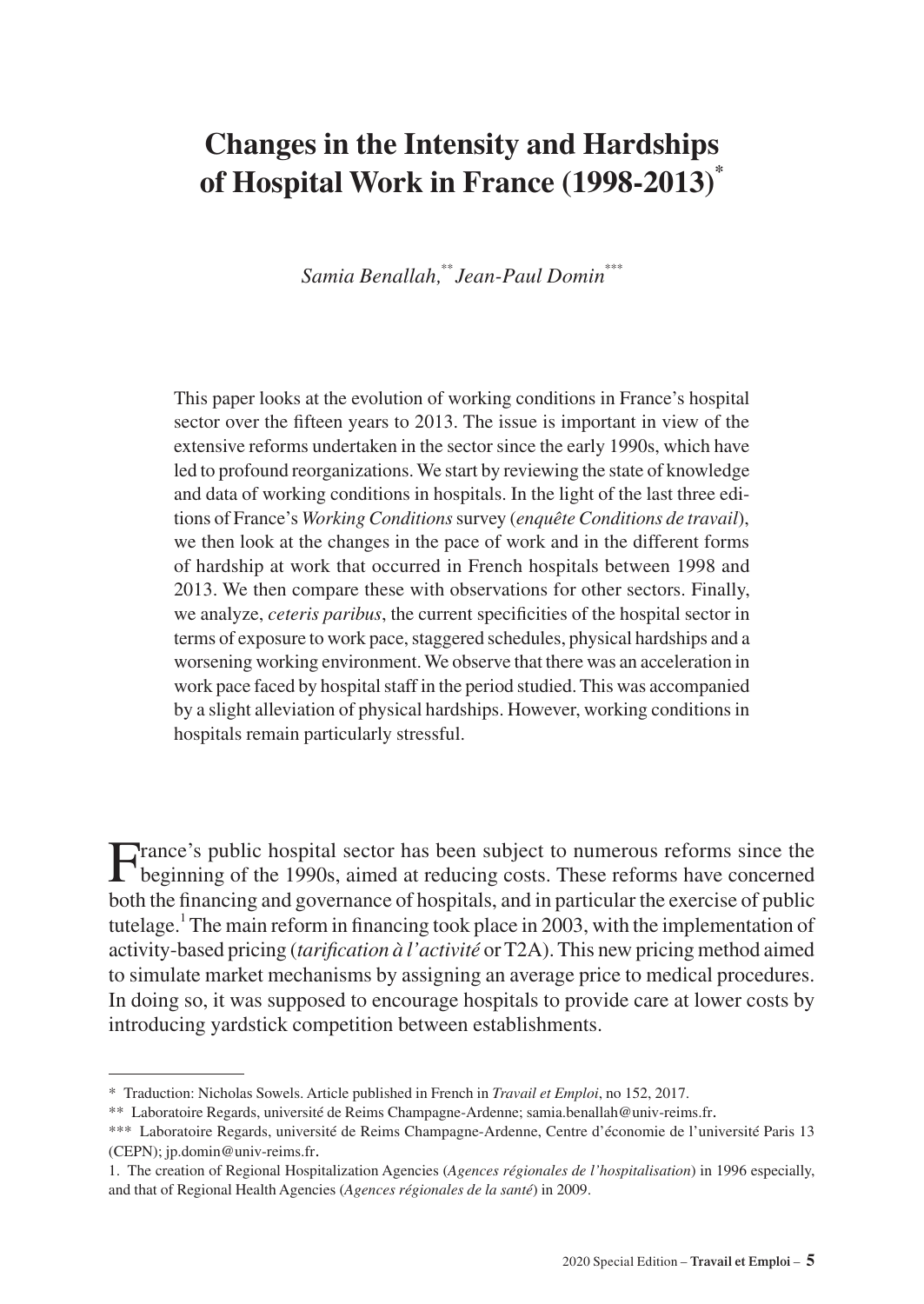Based on various foreign experiences, the economic literature has highlighted the risks associated with this type of payment, including: patient selection (Silverman, SKINNER, 2004), as hospitals have an interest in keeping low-cost patients and avoiding expensive patients; declines in the quality of care due to premature discharging of patients as prices are disconnected from the length of hospitalizations (Newhouse, 2003); and the refocusing of hospitals' work on lucrative specialties and cuts in unprofitable care (Scanlon, 2006).

From the point of view of internal organization, this new method of financing has led to a strong rationalization of activity within hospitals, as part of a constant search for productivity gains. It has been accompanied by the implementation of management techniques directly inspired by the private sector (Domin, 2015). Organizational and managerial techniques resulting from new public management have thus been applied to hospitals(Pierru, 2007). These manifest themselves in the rationalization of patient flows, the standardization of care procedures, and also implementation of new work assessment methods such as timing tasks. Staff are thus encouraged to improve their productivity through new performance indicators.

These profound changes in hospitals and their functioning have impacted working conditions in the sector. Empirical analyzes carried out from the mid-2000s – mainly using qualitative field surveys – indicate an "increasing pressure from work pace constraints" (Gheorghiu, Moatty, 2013, p. 250). This has been accompanied by a deterioration of working conditions in the hospital sector (BELORGEY, 2010). These trends, however, are not specific to hospitals, and have been observed for all sectors during the same period. Élisabeth Algava and her co-authors (2014) have thus highlighted a resumption of work intensification for all workers between 2005 and 2013, following a period of stabilisation between 1998 and 2005 (Bué *et al.*, 2007). Physical constraints and pressures at work have also increased.

In the hospital sector, the search for greater productivity to improve its performance, and thereby reduce costs, faces another challenge the public authorities must tackle at the same time, namely the risk of staff shortages, and in particular of nursing staff, in a context of France's aging population. This affects hospital staff too (Noguera, Lartigau, 2009). The lack of job attractiveness, resignations and early retirements, as well as high staff turnover and absenteeism for health reasons all threaten lasting personnel shortages and cause major disorganizations within the sector (ESTRYN-BÉHAR, 2008). Improving working conditions is one lever available to the public authorities to limit these threats, and it is clearly central in a sector in which work is particularly physically and mentally demanding, causing premature professional exhaustion. Since the 2010s, the public authorities have taken initiatives to this end, especially through social dialogue or quality of work life improvements.<sup>2</sup> We may assume that these initiatives have had a beneficial impact on hospital staff's working conditions.

<sup>2.</sup> On these issues see COUTY (2013), in particular.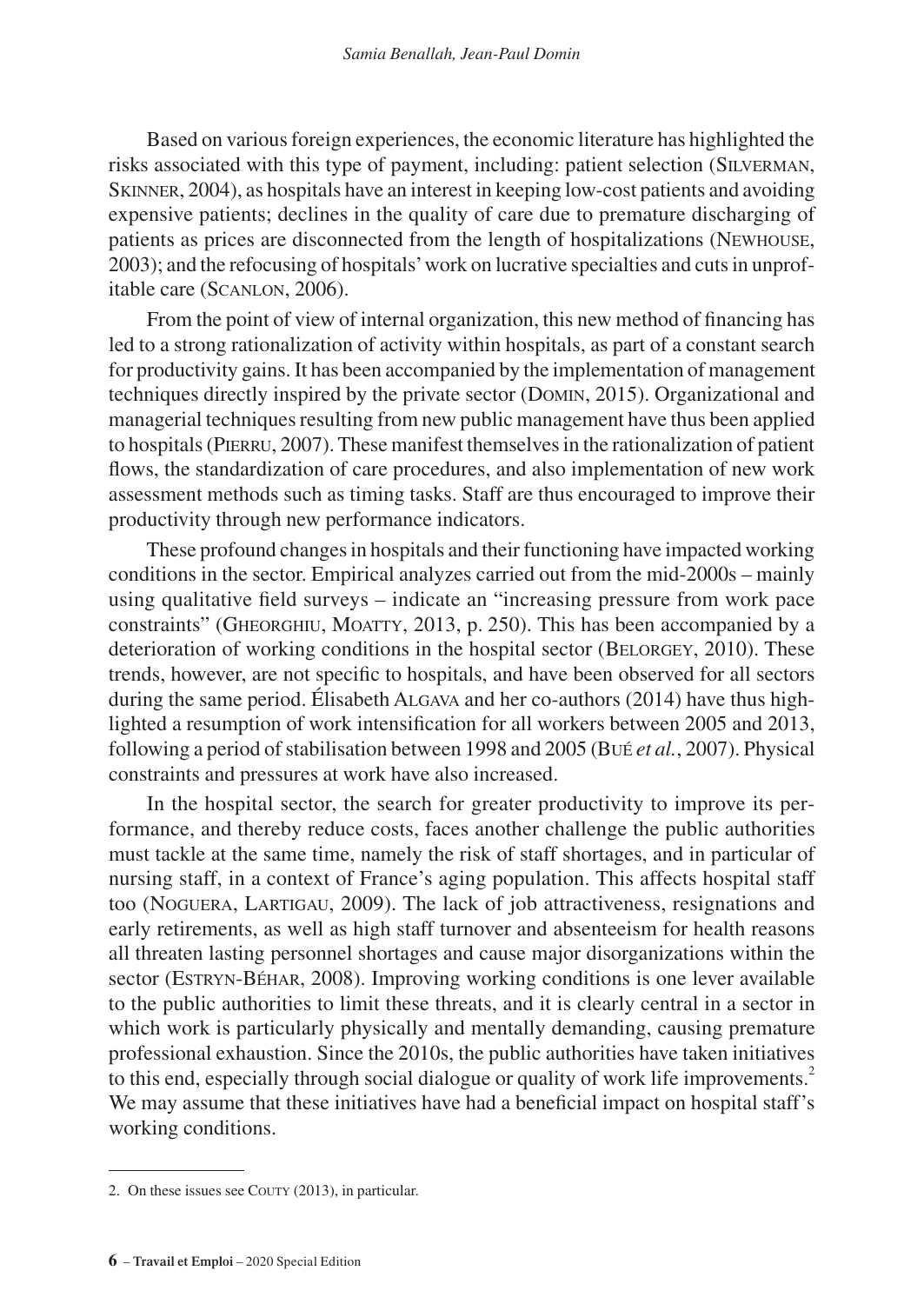Given these seemingly contradictory forces, which are liable to affect working conditions, work in the hospital sector has been undergoing major changes, raising many questions. In this context of profound reforms and permanent reorganization, how have working conditions in hospitals evolved over the past fifteen years? Has there been an intensification of work, as in other sectors? Is this more marked in hospitals? Has it been accompanied by a softening of "historical" working constraints, or indeed a hardening?

In this article, we propose to answer these questions by analyzing the evolution of work intensity and hardships in the hospital sector, since the end of the 1990s, compared to other sectors of activity. We do not take an evaluative approach, which would consist in attributing observed changes in working conditions to the reforms implemented. Instead, we adopt a comparative approach whose aim is to point out differences in development between hospitals and other sectors. Our work thus completes the panorama of working conditions in healthcare establishments drawn up by Julien LOQUET and Layla RICROCH (2014).

To do this, we use individual data from the last three editions of France's *Working Conditions* survey (*enquête Conditions de travail*), covering the period from 1998 to 2013. These data have the twofold advantage of describing working conditions in detail, as they are experienced by employees, while also using a large sample which allows differentiated analyzes to be carried out according to the sector of activity. We set out our work here in three stages. After presenting the state of knowledge concerning working conditions in hospitals, especially changes in recent years, we describe the data and the methodology used. Lastly, we will detail and discuss the main results obtained.

## **The Demands of Hospital Work: the State of Knowledge**

The organization of work in hospitals has to meet certain requirements of equal access and continuity of care, which constrain the sector especially in terms of working conditions. These are physically demanding, and employees are over-exposed to certain potentially-pathogenic constraints. Competition between hospitals via T2A and the introduction of managerial techniques directly inspired by the private sector may also have accelerated the pace of work.

## **Demanding Working Conditions**

The working conditions and constraints faced by French hospital staff have been the subject of increased attention by researchers and public authorities since the beginning of the 2000s especially. These questions relate to a triple public health challenge (Lamy *et al.*, 2013). First, there is the issue of how the work of hospital staff can be maintained given demographic aging, which affects staff in the sector itself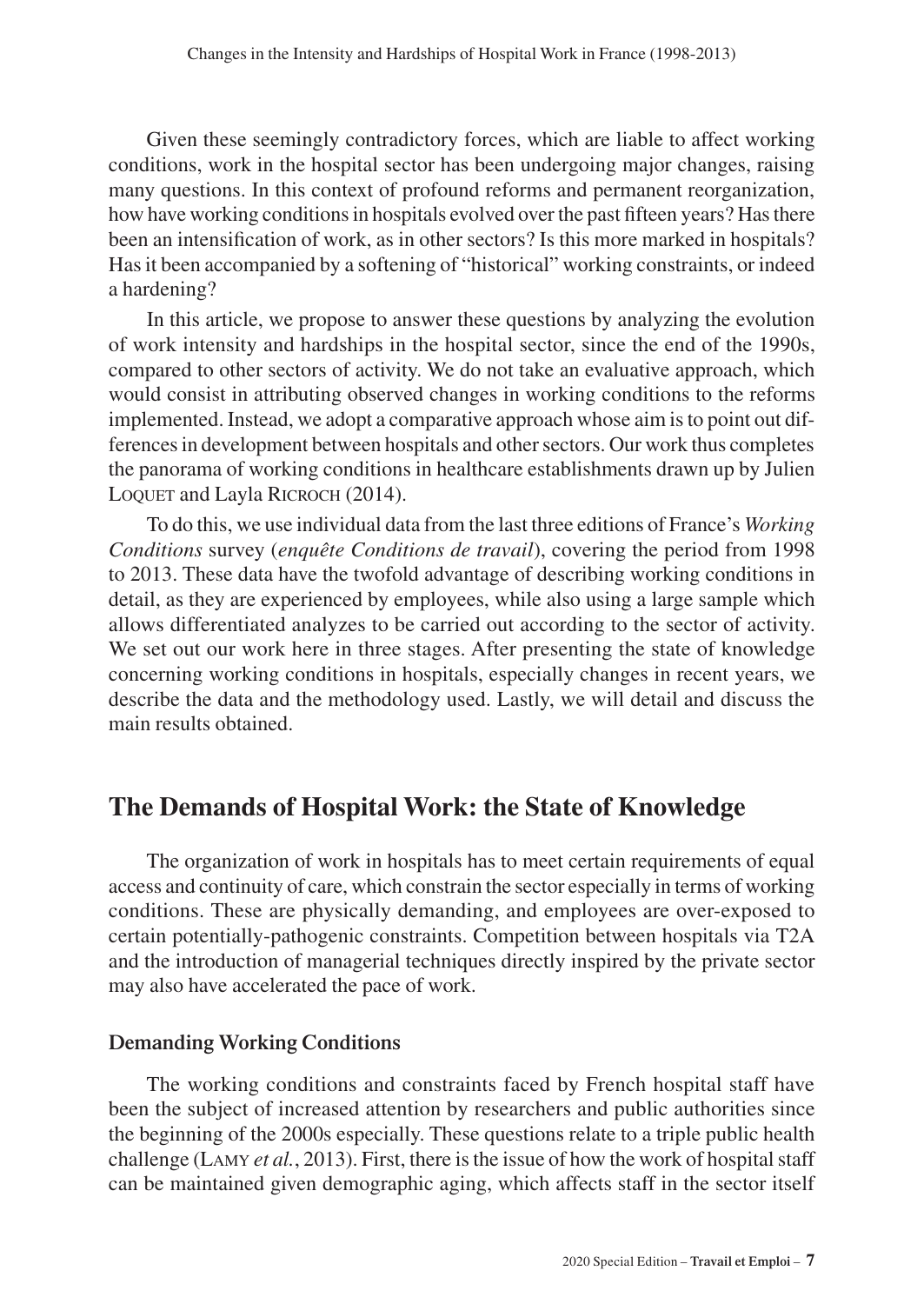(Kranklader *et al.*, 2013). Then, there is the question of preserving staff health in the face of permanent changes and the profoundly-reformed context. Lastly, the quality of care needs to be maintained in an increasingly financially-constrained working environment.

This increased attention given to hospital working conditions has been accompanied by a significant development of databases allowing them to be analyzed in more detail, and more generally the organization of work in the sector. Analyses include: i) France's research programme on *Promoting the Health and Satisfaction of Caregivers at Work in Europe* (PRESST, *Promouvoir en Europe santé et satisfaction des soignants au travail*) as part of the European *Nurses Early Exit Study* (NEXT), from 2002 onwards; ii) the *Conditions and Organization of Work of Employees in Health Establishments*  survey (COTAES, *Conditions et organisation du travail des actifs en établissements de santé*) in 2003; iii) the extension of the survey on *Organizational Changes and Computerization* (COI-H, *Changements organisationnels et informatisation*) of staff in public and private health establishments in 2006; and iv) the over-representation of hospital workers in the 2013 edition of the *Working Conditions* survey. In addition to these quantitative data, there have been field surveys aimed at deepening certain aspects of work reorganizations underway within the hospital sector.<sup>3</sup>

These sources have made it possible to improve knowledge appreciably about work constraints existing in hospitals. We are not seeking here to present them exhaustively, but to target working conditions which have deleterious effects on health and life expectancy. We are thus interested in a "set of noxious and potentially pathogenic constraints present throughout employees' professional lives" (MOLINIÉ, VOLKOFF, 2006, p. 96). According to epidemiological studies, such constraints exist in three types: staggered hours and shift work, tasks requiring significant physical effort, and exposure to a toxic work environment (Lasfargues, 2005).

Staggered hours and shift work are especially widespread in hospitals, insofar as they are essential to equal access to care and continuity of care. Night or weekend work, on-call duty and on-call duty outside normal working hours are one of the specific features of hospital services. Thus, according to the COI-H survey, nearly half of staff in public and private health establishments frequently work Saturdays or Sundays, and nearly one in four employees frequently work at night (CORDIER, 2009). These constraints concern more especially medical staff, nurses and nursing assistants, and are more frequent in France's public hospital services. Shift work is also over-represented in the public hospital sector: according to the *Medical Surveillance Survey of Employee Exposure to Occupational Risks* (SUMER, *Surveillance médicale des expositions des*  salariés aux risques professionnels)<sup>4</sup> in 2010, nearly 44% of workers in this sector have some shift work, compared to 16% in all sectors (ARNAUDO *et al.*, 2013).

<sup>3.</sup> On this issue, readers may turn to RAVEYRE, UGHETTO, 2003; ACKER, 2005; GHEORGHIU, MOATTY, 2005; and DIVAY, Gadéa, 2008, among others.

<sup>4.</sup> This was a survey coordinated by the Directorate for the Animation of Research, Studies and Statistics (*Direction de l'animation de la recherche, des études et des statistiques*, DARES) and the Directorate General of Labour (*Direction*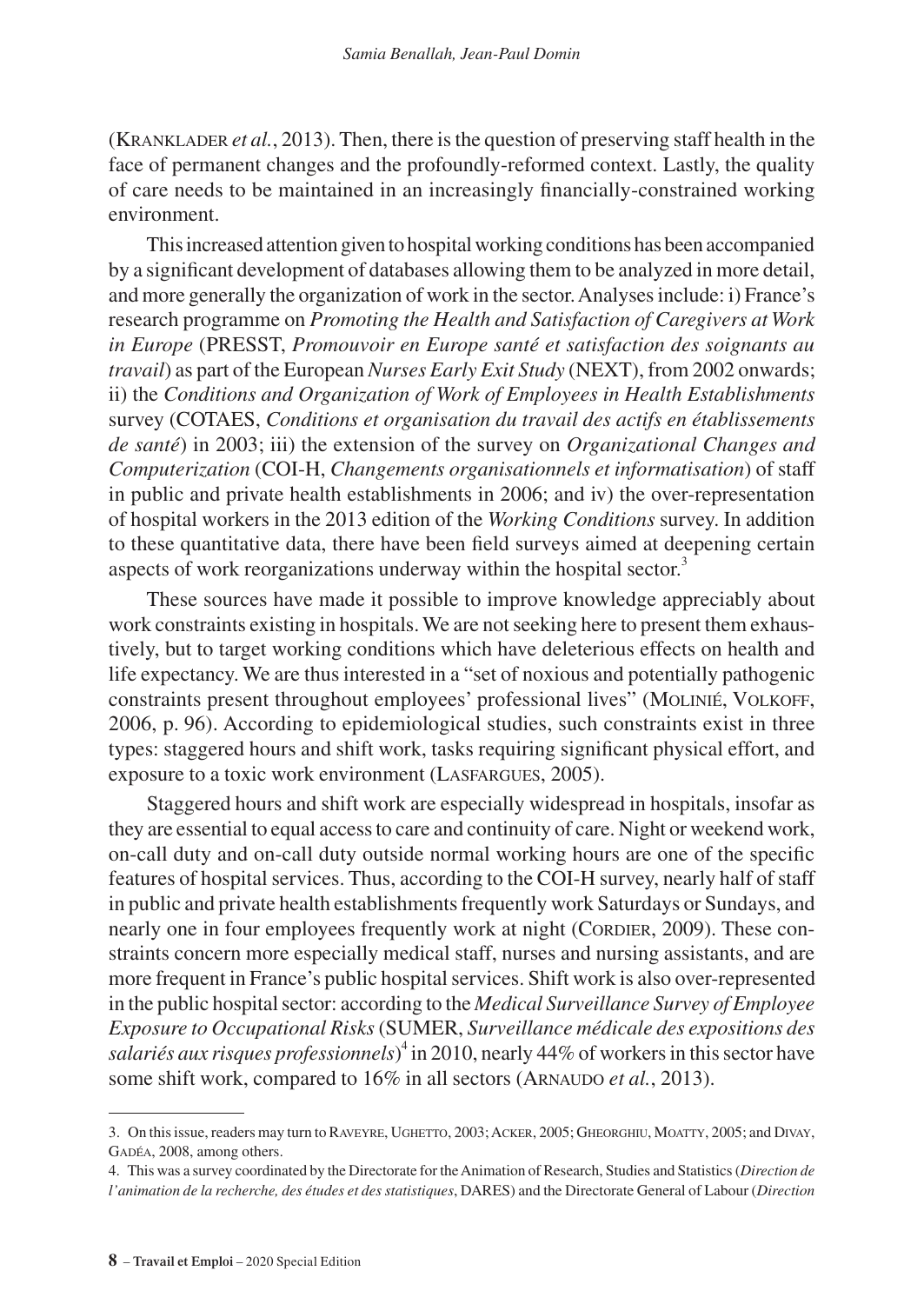Significant physical exertion is also common in hospitals. Using data from the 2003 *Hospital Working Conditions and Organization* (*Conditions et organisation du travail à l'hôpital*) survey, Romuald Le Lan and Dominique Baubeau (2004) have shown that workers are particularly exposed to four physical hardships, including: prolonged standing, carrying heavy loads, carrying out painful and tiring movements, as well as frequent and long movements by foot. They also show that exposure to the last two constraints increased significantly between 1998 and 2003. Here again, there are significant differences between professions, with nursing assistants being the most exposed (93% of them were affected by having to move heavy loads in the public hospital sector, in 2003). However, exposure to intense physical exertion seems to have been reduced in hospitals more recently, even if it remains clearly over-represented in this sector (LOQUET, RICROCH, 2014).

Finally, the overall working environment also appears to be much less favorable in hospitals. Data from the 2010 SUMER survey reveal a pronounced overexposure of hospital employees to chemical and biological risks (Arnaudo *et al.*, 2013). Three quarters of them are exposed to biological risks, mainly through contact with patients. More than half are also exposed to at least one chemical product, compared to one third of all workers, in all sectors combined. Hospital staff are also over-represented with regard to the simultaneous exposure to at least three chemical agents: this affects one in four public hospital workers, in contrast to 14% for all employees.

## **Did the Pace of Work in Hospitals Increase?**

The notion of work intensity is difficult to grasp. As Thomas Amossé and Michel GOLLAC (2008) have emphasised, it actually covers various meanings depending on the type of organization concerned. Work intensity may refer to the number of operations per unit of time in Tayloristic organizations. But it may also, for example, refer to the relationship between means and objectives in more modern forms of organization characterized by strong worker autonomy. Comparing work intensity between sectors of activity therefore seems difficult. Without claiming to offer a complete and definitive definition of work intensity, statistical surveys on working conditions have nevertheless made it possible to understand better its evolution since the beginning of the 1980s. Here, work intensity is identified through the various constraints weighing on the pace of work (the speed of machines or automatic movement of products, standards or deadlines to be respected, external requests from the public, etc.). These in turn are underpinned by different organizational logics (Valeyre, 2001). The questions relating to such work pace constraints, present in the various editions of the *Working Conditions* survey, have made it possible to highlight an intensification of work in France, from the mid-1980s onwards, across all sectors (Algava *et al.*, 2014).

*générale du travail*, DGT), and it was carried out by occupational physicians. Its aim was to measure in detail occupational risks that employees face at work. The survey was conducted three times: in 1994-1995, in 2002-2003 and in 2009-2010.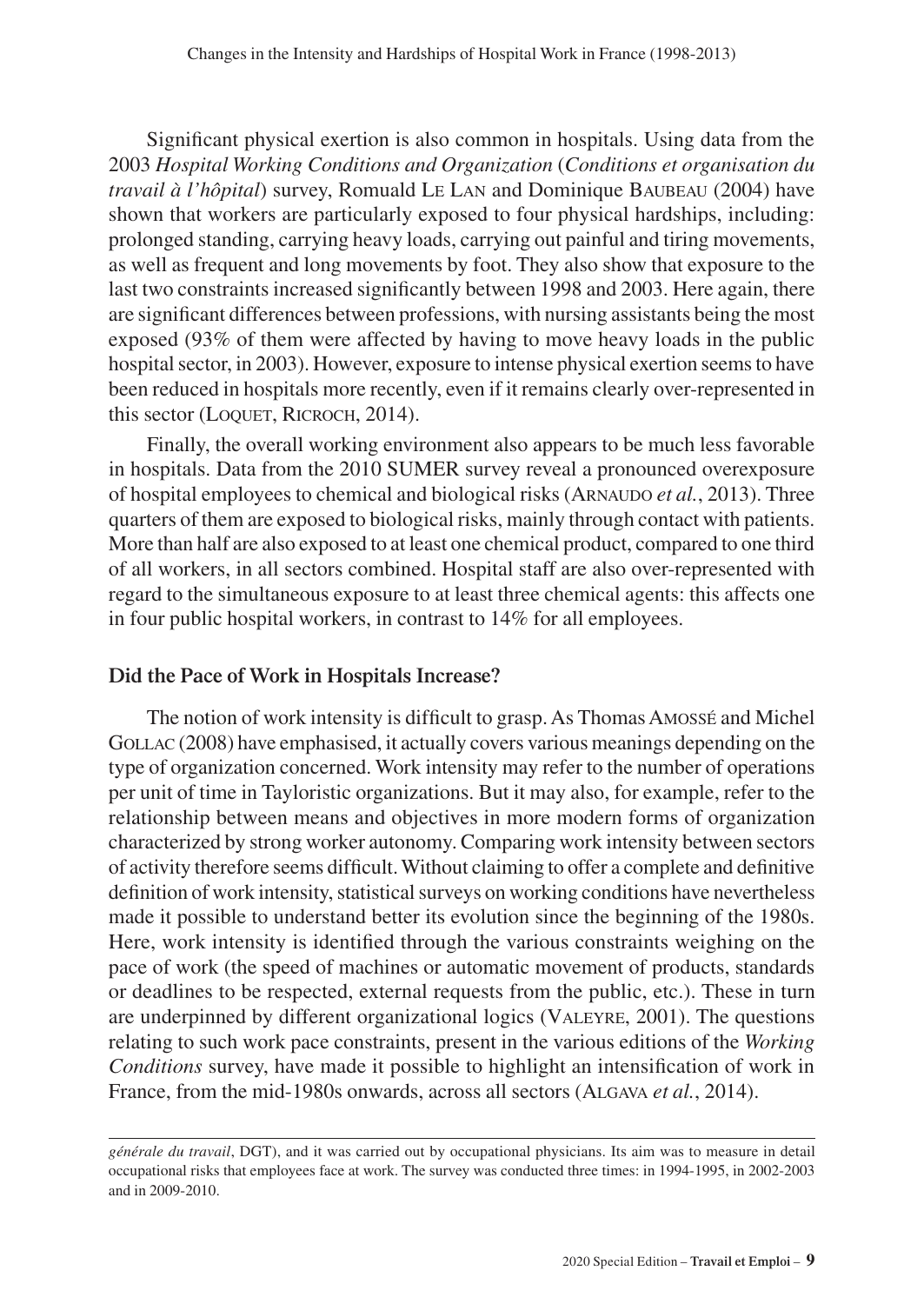The hospital sector has not been spared such intensification. By comparing the results of the *Working Conditions* survey in 1998 with those of the *Hospital Working Conditions and Organization* survey in 2003, R. Le Lan and D. Baubeau (2004) thus observed that the share of hospital workers who declare that their pace of work is imposed by production standards or deadlines to be met within one hour at most, had doubled over the period, from 24% to 48%. This increase is all the more spectacular as it is out of all proportion compared to increases observed over the same period for all workers: the share of persons subject to a work pace imposed by production standards or deadlines to be observed within one hour at most, rose from 23% to 25% between 1998 and 2005, according to data collected in the two editions of the corresponding *Working Conditions* survey (Bué *et al.*, 2007). The results obtained by R. Le Lan and D. Baubeau (2004) are however derived from the comparison of two distinct data sources, and the authors suggest they should be considered with caution.

The same precaution is called for with more recent results, which show a significant easing of pace constraints within the hospital sector, between 2003 and 2013 (LOQUET, Ricroch, 2014). Having a work rate imposed by the automatic movement of a product, or the speed of a machine affected nearly 22.5% of staff in the sector in 2003, compared with 6.8% and 7.5% of staff respectively in 2006 and 2013. A work rate imposed by production standards or deadlines to be met within one hour affected 30% of hospital workers in 2013, compared to 48% in 2003. Finally, the share of staff declaring they face a work pace set by other technical constraints appears to have more than halved between 2003 and 2013, falling from 39% to 18%. These encouraging results are interpreted by the authors of the study as "an overall reduction in the pressure from work pace" (p. 2), even if these findings are based on the use of three different data sources, whose comparability is not guaranteed: the *Conditions and Organization of Work of Employees in Health Establishments* survey (COTAES) of 2003, the *Organizational Changes and Computerization* survey in the hospital sector (COI-H) of 2006 and the *Working Conditions* survey of 2013. These results are moreover all the more surprising as between 2003 and 2006, 46% of employees of health establishments questioned within the framework of the COI-H survey also declared feeling a sharpening of work pace constraints (CORDIER, 2009).

The question of changes in work pace constraints within the hospital sector thus remains to be clarified, especially more recently. Yet the fact remains that certain constraints are particularly significant in this sector (LOQUET, RICROCH, 2014). This is the case of: the immediate dependency on the work of colleagues (in 2013, 43% of the staff concerned declared such dependency, compared to 30% for all employees); the obligation of immediately responding to external requests (64% and 58% respectively), computerized control or monitoring (41% and 35% respectively); and even production standards or deadlines to be met within an hour (30% compared to 27%). These pace constraints have combined with other forms of time pressure specific to the hospital sector, which have been highlighted by qualitative research: emergency work, work peaks, and work pressure from queuing (Gheorghiu, Moatty, 2013).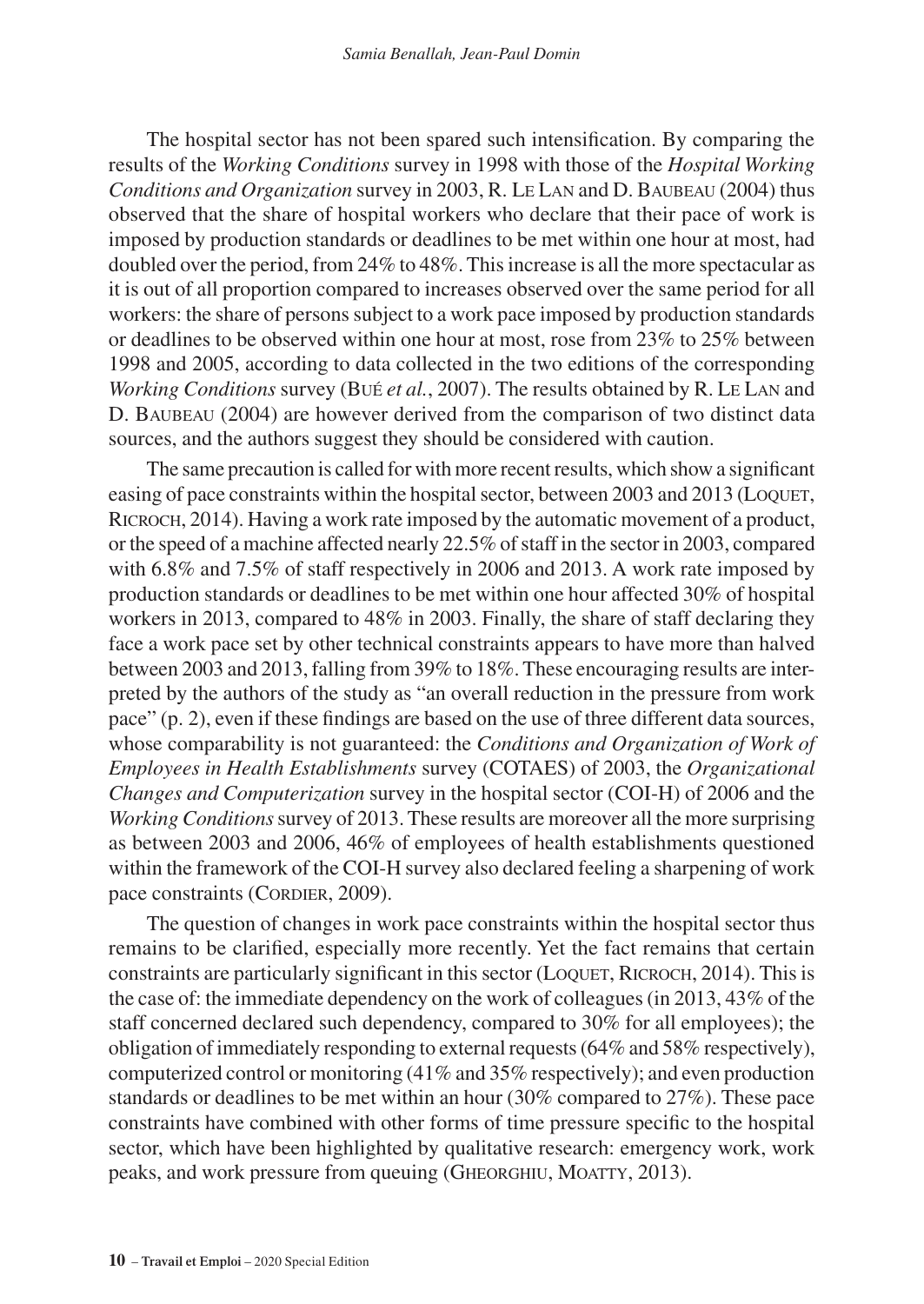This time pressure comes on top of the physical hardships mentioned previously. It can be interpreted as strong work intensity, and may be linked directly to the significant increase in production and productivity observed since the beginning of the 2000s, based on administrative data (Or *et al.*, 2013). This increase in productivity was particularly significant between 2007 and 2008, the year in which T2A was introduced as the sole means of financing hospitals (Yilmaz, Frikha, 2012). Furthermore, the strong intensity of work has also had an impact on the perception that staff have of their work, on the strategies they develop to make their work bearable, and therefore on their state of health (Gollac, Volkoff, 2006). For these reasons, it seems essential to us to better understand this evolution.

## **A New Analysis of the Evolution of Working Conditions in Hospitals: Factors and Methodology**

We use data from the *Working Conditions* survey to provide an analysis of the changes in working conditions within the hospital sector, compared to that observed in other sectors. We use the three latest editions of this survey, running from 1998 to 2013. We then focus on the data from the 2013 edition. By controlling for many characteristics, it allows us to compare the current work situation of hospital staff to that of workers from other sectors.

## **The Monitoring of Work Constraints over Time Based on the** *Working Conditions* **Surveys**

We wanted to study the changes in the work constraints faced by workers in the hospital sector, over the recent period. To do this, we chose to use the last three editions of the *Working Conditions* survey (Box 1), covering the period from 1998 to 2013. We compared these developments with those observed for workers in other sectors.

This survey has two advantages for our analysis. First, it provides detailed information to describe the work constraints faced by employees. Second, as the survey has been carried out regularly since the late 1970s, it makes it possible to understand the evolution of working conditions.

The survey also questioned a large proportion of workers in the hospital sector for each of the editions studied (Table 1). For each edition, we therefore have a sufficient sample to compare the results obtained for hospital staff and for workers in other sectors.

Based exclusively on data from the *Working Conditions* survey, our analysis is intended to complement the work of J. Loquet and L. RICROCH (2014). They studied the evolution of the working conditions of hospital staff between 2003 and 2013, using three different sources: i) the 2003 COTAES survey (*Conditions and*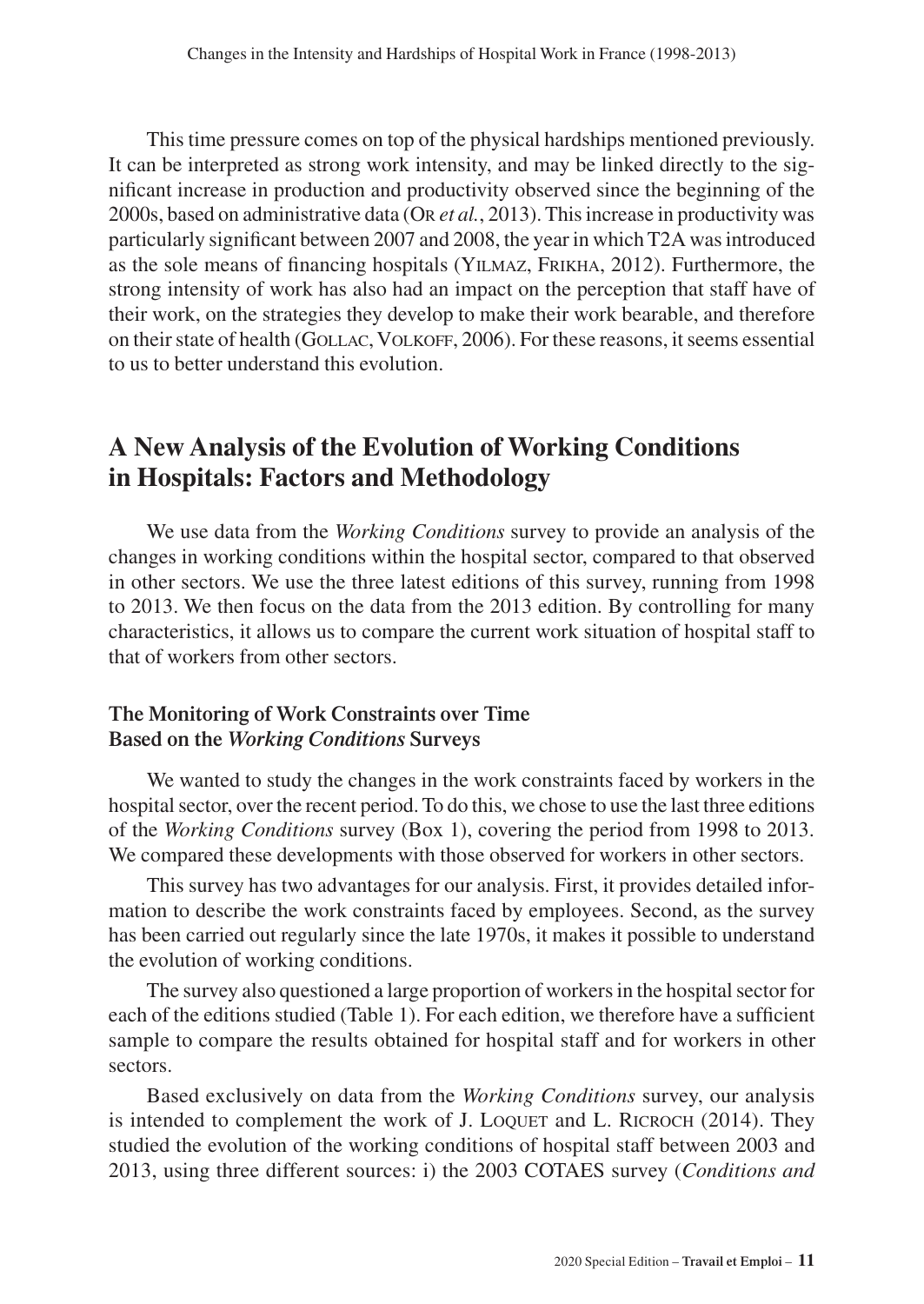*Organization of Work of Employees in Health Establishments*); ii) the 2006 COI-H survey (*Organizational Changes and Computerization* in the hospital sector); and iii) the 2013 *Working Conditions* survey (see above). The use of these three surveys met the objective of their study, which was to analyze the evolution of working conditions

#### Box 1

#### **Presentation of the** *Working Conditions* **Survey**

The *Working Conditions* survey is a statistical survey which is complementary to the *Employment* survey (*enquête Emploi*). It is carried out every seven or eight years mainly by the Ministry of Labour: specifically the Directorate for the Animation of Research, Studies and Statistics (*Direction de l'animation de la recherche, des études et des statistiques*, DARES), and INSEE (France's National Institute of Statistics and Economic Studies, *Institut national des statistiques et des études économiques*). The survey provides framework data on the working conditions of France's entire working population in employment. The survey makes it possible to observe as closely as possible real work: *i.e.* work as perceived by employees; and not prescribed work, described by companies or employers.

The *Working Conditions* survey was initially conducted in 1978 and the latest edition available (at the time of writing) is for 2013. The survey questionnaire has changed dramatically. Initially it focused on the industrial world, in particular on constraints related to machines. But, the survey has gradually integrated observations on cognitive pressures (responsibilities, attention constraints, etc.), employees' room for maneuver (their power to vary deadlines, etc.), and psychosocial risks. Since 2005, the survey has also been interested in paradoxical injunctions (Bué, Hamon-Cholet, 2006). Finally, the 2013 edition includes a self-questionnaire relating to exposure to psychosocial risks and questions concerning the state of health (the Minimum European Health Module).

| <b>Ouestions related to:</b>                   | 1984 | 1991 | 1998 | 2005 | 2013 |
|------------------------------------------------|------|------|------|------|------|
| schedules and the organization of working time | X    | X    | X    | X    | X    |
| the organization of work                       | X    | X    | X    | X    | X    |
| $\ldots$ risk                                  | X    | X    | X    | X    | X    |
| inconveniences                                 | X    | X    | X    | X    | X    |
| work hardships (arduous nature of work)        | X    | X    | X    | X    | X    |
| the content of the work                        |      | X    | X    | X    | X    |
| mental pressure/stress/paradoxical injunctions |      | X    | X    | X    | X    |
| the use of machines/new technologies           |      | X    | X    | X    | X    |
| accidents at work                              |      |      | X    | X    | X    |
| occupational health and safety                 |      |      |      | X    | X    |
| the state of health                            |      |      |      |      | X    |
| psychosocial risks                             |      |      |      |      | Χ    |

#### Table 1 **– The Main Sets of Questions Relating to Working Conditions: Changes According to Each Survey Edition**

*Interpretation*: All the editions (1984 to 2013) include a set of questions on schedules and work organization. Only the 2013 edition includes questions relating to psychosocial risks.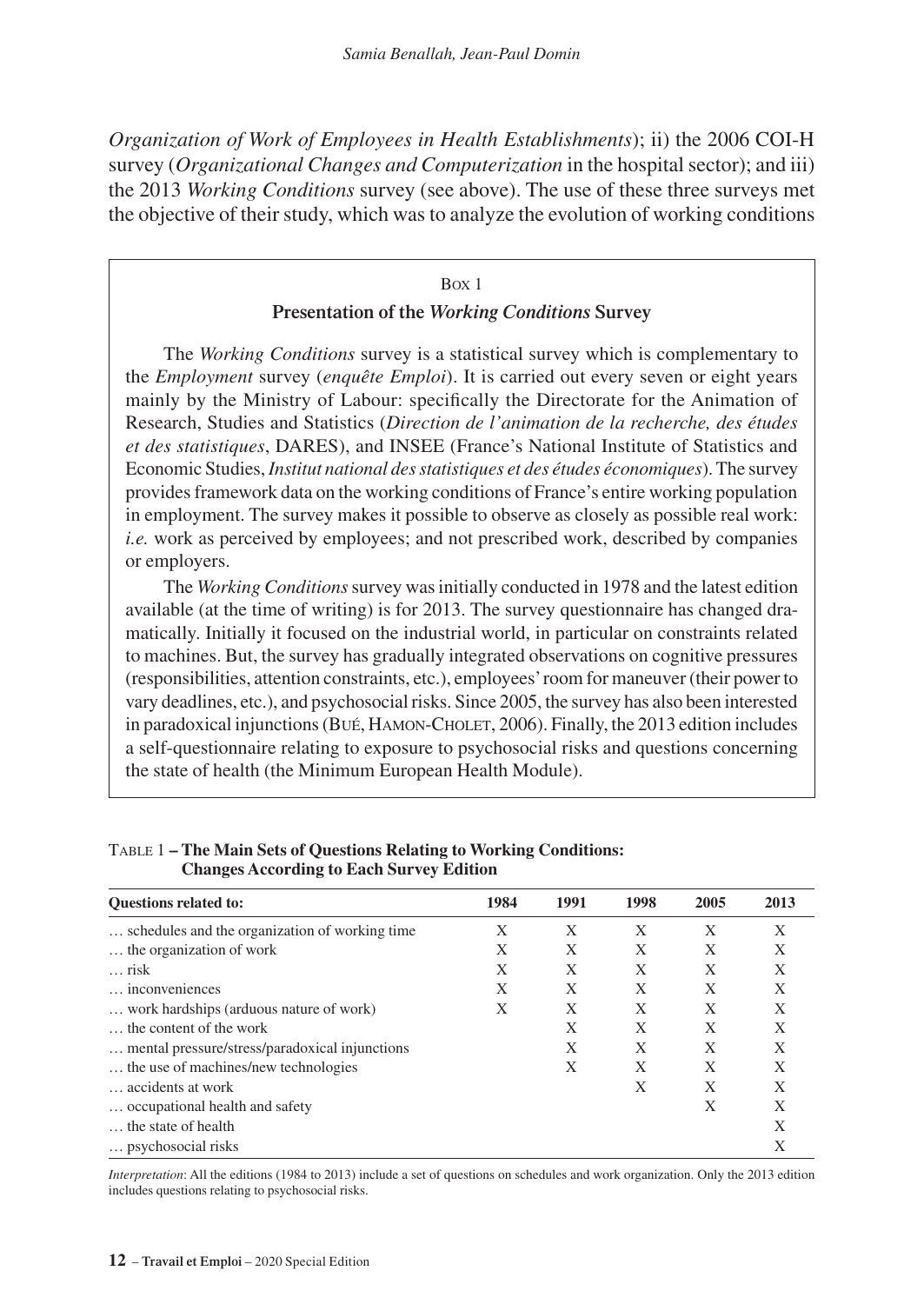by professions and types of establishment.<sup>5</sup> This required large samples for each year studied.<sup>6</sup> The sources used by the authors allow for more substantial samples than those provided by the *Working Conditions* survey before 2013: respectively 4,700 workers in the sector in 2003 (COTAES) and 1,400 in 2006 (COI-H). These sample sizes allow for the production of statistics on working conditions, broken down by profession and type of establishment.

In contrast to these authors, therefore, we have chosen to base our analysis on the same source, the *Working Conditions* survey, for three reasons:

- 1. Using this source allows us to observe working conditions over a longer period – fifteen years – than that available from the data of the 2003 COTAES and 2006 COI-H surveys. The most important changes within hospital organization took place from the beginning of the 2000s onwards (Box 2). It therefore seems essential to us to have an observation point preceding this date;
- 2. The survey makes it possible to compare the evolution of working conditions observed within the hospital sector with that of workers in other sectors. In this way, we hope to highlight any specificities of the hospital sector in terms of changing working conditions and analyze them in relationship to the evolution of the sector;
- 3. Finally, the use of a single source of data to study the way in which the working conditions of workers in the hospital sector have evolved avoids the pitfalls associated with the use of multiple sources. Indeed, as R. Le Lan and D. Baubeau  $(2004)$ , but also J. LOQUET and L. RICROCH  $(2014)$  have emphasised, surveys vary in terms of questioning methods, $\lambda$  the order and formulation of the questions, as well as the general or sectoral nature of the survey. These variations may cause exogenous discontinuities in the recording of work constraints faced by employees.

Focusing exclusively on the *Working Conditions* surveys, however, is not without its own pitfalls. More precisely, it raises two difficulties. The first is linked to the oversampling of the 2013 survey. The numbers surveyed in the last edition are more than four times higher than in the 1998 and 2005 editions (Table 2). Furthermore, the 2013 survey is independent of the INSEE *Employment* survey, unlike the 1998 and 2005 editions, which were complementary modules to the *Employment* survey. The sampling base for the over-sampling of workers in the hospital sector was taken from the Information System on Public Service Employees (SIASP, *Système d'information sur les agents des services publics*) in 2010 for public hospitals, and of the Annual Social Data Declarations (DADS, *Déclarations annuelles de données sociales*) in 2010 for private hospitals.

<sup>5.</sup> More precisely, the study "is particularly interested in the differences which could exist within the same professional family, according to the sector of the establishment, *i.e.* public or private" (LOQUET, RICROCH, 2014, p. 13).

<sup>6.</sup> Another notable difference is that the constraints of work pace are central in our analysis, while they occupy only a minimal place in the study by J. LOQUET and L. RICROCH (2014).

<sup>7.</sup> Exclusively face-to-face, at home for the *Working Conditions* survey; mainly by telephone for the COTAES and COI-H surveys.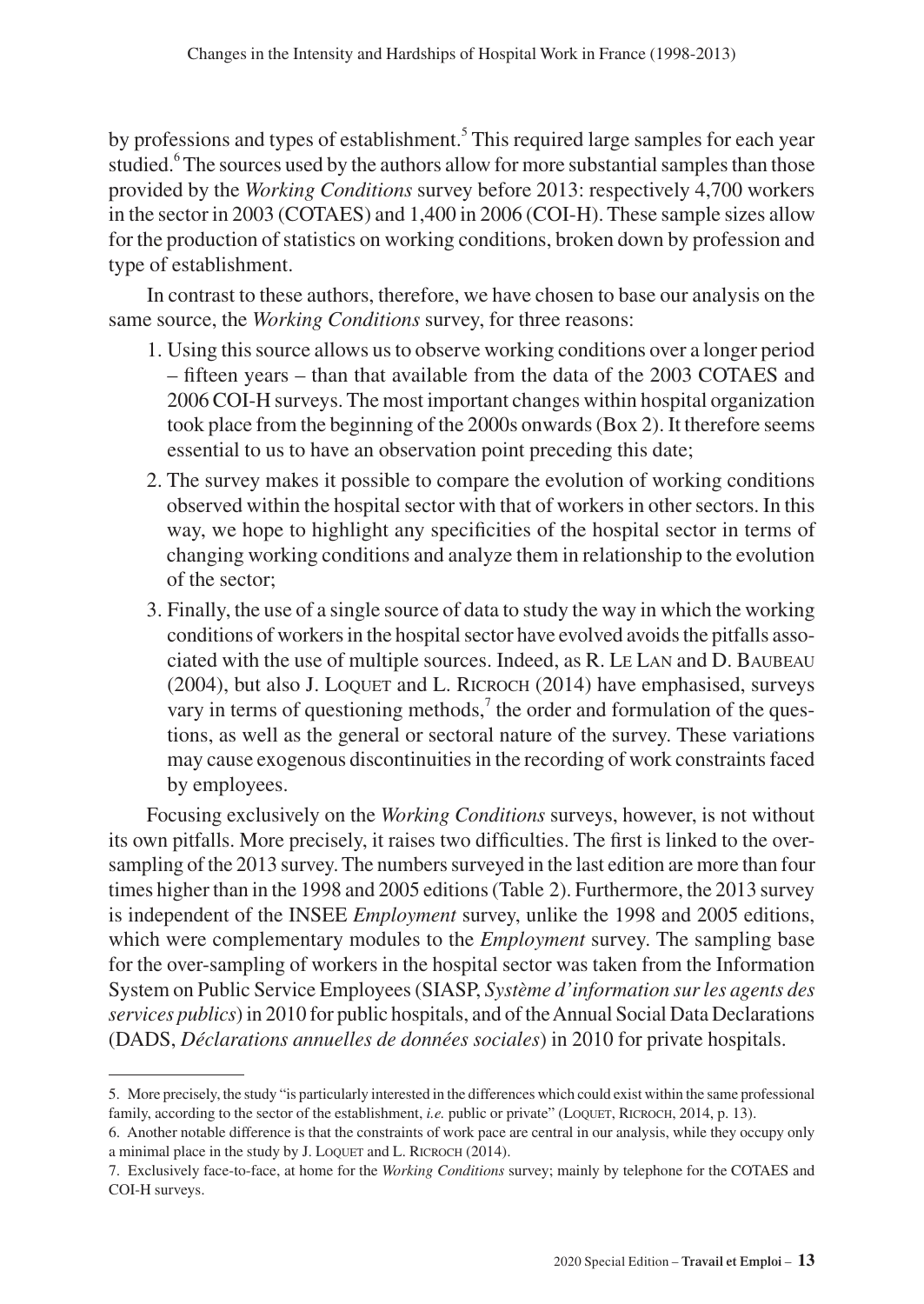#### Table 2 – **Staff Surveyed for Each Edition of the Survey**

|                           | 1998   | 2005   | 2013   |
|---------------------------|--------|--------|--------|
| All sectors               | 21,380 | 18.789 | 33,673 |
| Hospital sector           | 969    | 910    | 4.327  |
| of which public hospitals | 727    | 521    | 2.760  |

*Interpretation*: Of the 33,673 people questioned as part of the *Working Conditions* survey in 2013, 4,327 worked in the hospital sector, of which 2,760 declared themselves to be employees of a public hospital (the variable "Statut" in the data, referring to different types of job contracts).

*Field*: Employed workers.

*Source*: *Working Conditions* survey, Ministry of Labour, DARES, DGAFP, DREES, INSEE, editions 1998, 2005 and 2013.

#### Box 2

#### **The Implementation of the 35-Hour Week in Hospitals**

As in other sectors, the 35-hour week and the cut in working time had adverse effects in hospitals, leading to a deterioration in working conditions. Cuts or even the absence of hiring has favored work intensification. In other words, the volume of hours worked has decreased but work has intensified. Hospitals have evolved like other productive sectors in this respect: the reduction in the working week has resulted in intensified, more flexible and multitasked work (Askenazy, 2004). The 35-hour week has thus modified the relationship between working time and life time in particular, by modifying the time availability of the labour force (BOUFFARTIGUE, BOUTEILLER, 2012).

The implementation of T2A has also reinforced the intensification of work. From 2003 to 2009, the growth of activity in public healthcare establishments was faster than the increase in healthcare personnel. The productivity rose in this period by 11.3%, or 1.8% per year. The increase was even stronger between 2007 and 2008, the year in which T2A became the sole means of financing hospitals (Yilmaz, Frikha, 2012). The absolute quest for productivity has shown up in increasing workforce cuts, pressure on healthcare professionals and increased flexibility. This logic has accentuated all kinds of constraints on staff: schedule changes, time overruns, difficulties in choosing vacations freely, tighter management of absences or even recalls when staff are resting (GHEORGHIU, MOATTY, 2013).

A simple comparison between the results of the 2013 survey and those of previous editions could therefore be problematic. However, adjustments made to the 2013 edition of the survey by its producer organizations (DARES, DREES, DGAFP) have made it possible to overcome this difficulty. Several variables in the 2013 sample identify fields that are comparable with previous editions: the main sample indicator makes it possible to identify the workers resulting from the over-sampling (and therefore potentially allows them to be excluded from the analysis); the variable "champ\_ct2005" limits the workers present in the 2013 survey to persons covered by the 2005 edition. In addition, several weighting variables were calculated to take these sampling differences into account. For all the changes presented in this article,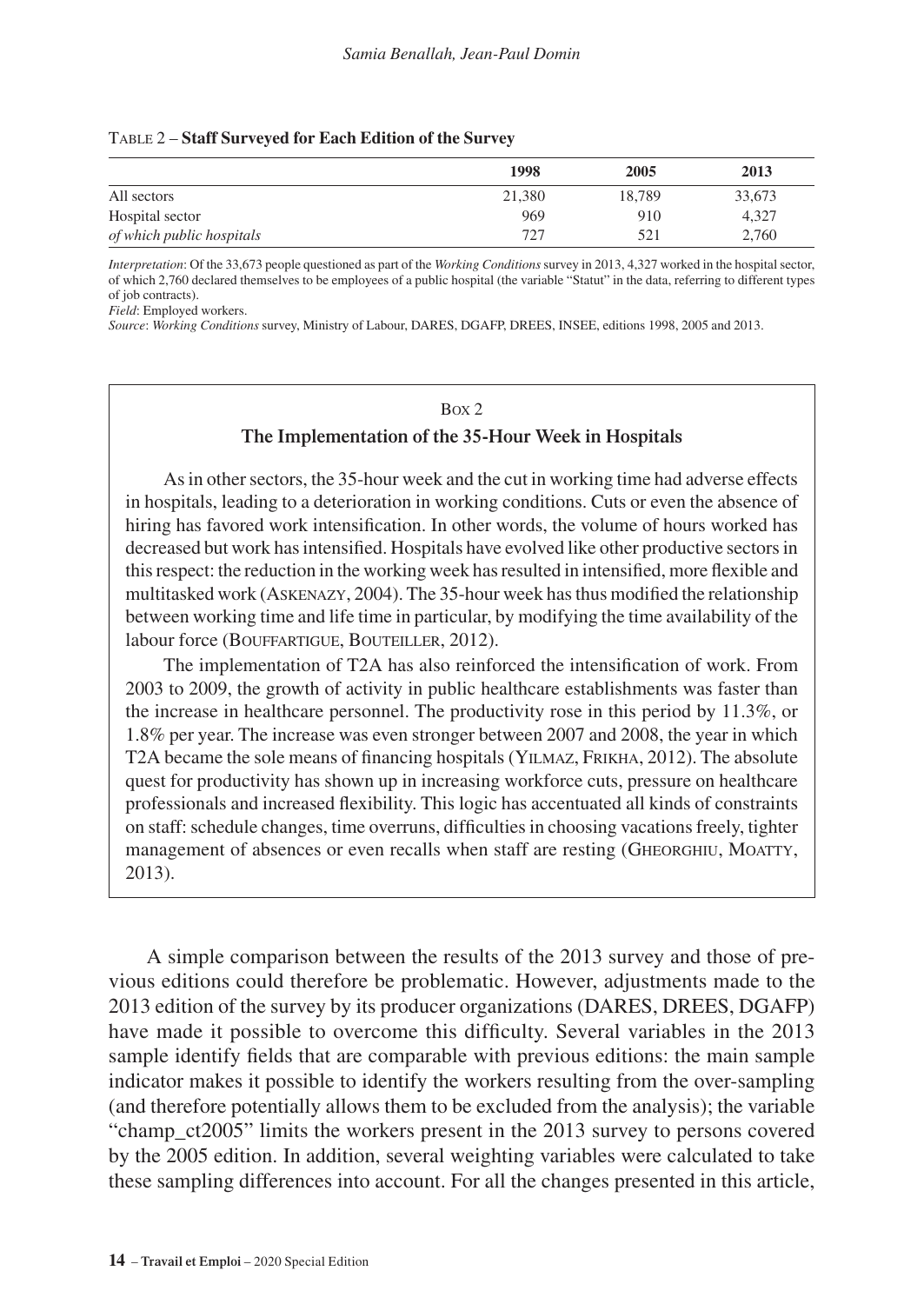we tested all the tools made available to us. The results for our variables of interest are only very marginally sensitive to field restrictions. To make the results easier to read, we present the evolutions for all the people questioned in 2013, as well as for persons falling within a comparable field to that of 2005 (use of the "champ-ct2005" indicator).

In any case, the field retained, for the three editions studied, concerns employees, including temporary employees, coming from all sectors of activity. Those working in the hospital sector are identified from the code of the Nomenclature of French Activities (the *Nomenclature d'activités françaises*, or NAF code) for the 1998 and 2005 editions. For the 2013 edition, a combination of the "Statut" variable and the NAF code is used.<sup>8</sup> This represents 3,944 employees, when including all staff in the sector, and 3,744 individuals if we retain a field comparable to 2005.

The second difficulty is linked to the general nature of the *Working Conditions*  survey. We want to analyze the differentiated changes in work intensity between the hospital sector and other sectors of activity. In particular, the aim is to check whether the pace of work has accelerated more clearly in hospitals, in connection with the changes experienced by this sector during the period observed. Studying the pace of work within the hospital sector requires having information relating to what directly influences it, such as the flow of patients treated in a day, or the rate of bed turnover. This type of indicator would make it possible to check the way in which workers occupy each unit of time, in order to carry out managers' orders. Thus, as Corinne  $G$ AUDART (2015) has emphasized, the intensification of work is measured by the combination of constraints on the pace of work, and the number of operations that must be carried out during time units. By analyzing the evolution of the pace of work using a general survey, we can only apprehend a possible intensification of work through the constraints weighing on such work paces.

To monitor working conditions rigorously during the period of observation, we focused on those which were described continuously between 1998 and 2013 (Box 3). This approach makes it possible to identify the specificities of the hospital sector compared to other sectors of the economy, and also to identify a possible discontinuity in the evolution of exposure to work constraints that are potentially pathogenic for hospital staff.

<sup>8.</sup> The NAF codes in the 1998 and 2005 editions of the survey are available at a detailed level, which makes it possible to identify hospital establishments directly. By contrast, the 2013 edition only provides a NAF code for 88 positions. As a result, both the employment status and the NAF code must be used to identify all workers in the hospital sector.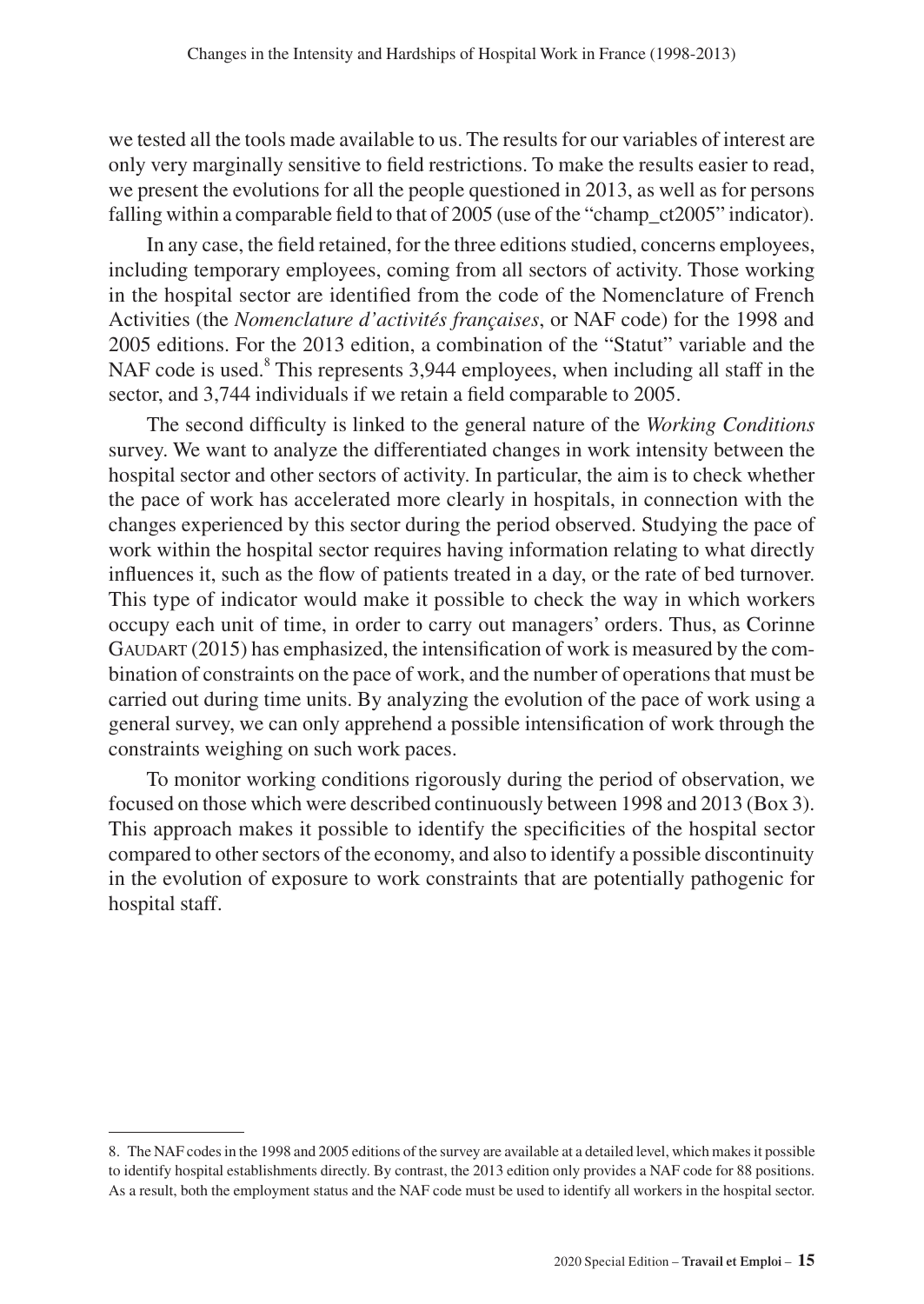#### Box 3

## **The Work Constraints Studied**

We focus on the four categories of work constraints mentioned above, which are addressed by the same questions in all the editions involved: (1) pace constraints; (2) significant physical exertion; (3) staggered hours and shift work; and (4) an unhealthy working environment.

### **1 - The pace constraints are identified from answers to the following questions:**

- "Your pace of work is imposed by…?
- the automatic movement of a product or part;
- the automatic work rate of a machine;
- other technical constraints;
- immediate dependency on the work of one or several colleagues;
- production standards, or deadlines to be met within one hour at most/one day at most;
- an external request (customers, the public) needing an immediate response/not requiring an immediate response;
- permanent (or at least daily) controls or surveillance carried out by management;
- computerized control or monitoring."

The first five constraints listed here are generally grouped together under the name of "industrial constraints", because they seek to control employees' effort, while the sixth constraint (external demand) is seen as a market constraint, because it follows an external request (GOLLAC, 2005).

## **2 - The answers to the following questions are used in order to study exposure to significant physical exertion:**

"Does do your work require you to…?

- remain standing for a long time;
- remain in another uncomfortable or tiring posture for a long time, in the long run;
- move around by foot, for long periods and frequently;
- carry or move heavy loads;
- perform other significant physical efforts;
- be subjected to shocks or vibrations."

### **3 - Staff affected by staggered working hours are identified using the following series of questions:**

"Do you have at least forty-eight consecutive hours of rest per week? (Yes/No). Do you work nights, between midnight and five o'clock in the morning?

Do you work Saturdays?

Do you work Sundays?

(Usually/Occasionally/Never)"

Persons replying "usually" or "occasionally" to these three questions are considered as affected: *i.e.* they are exposed to changing working hours.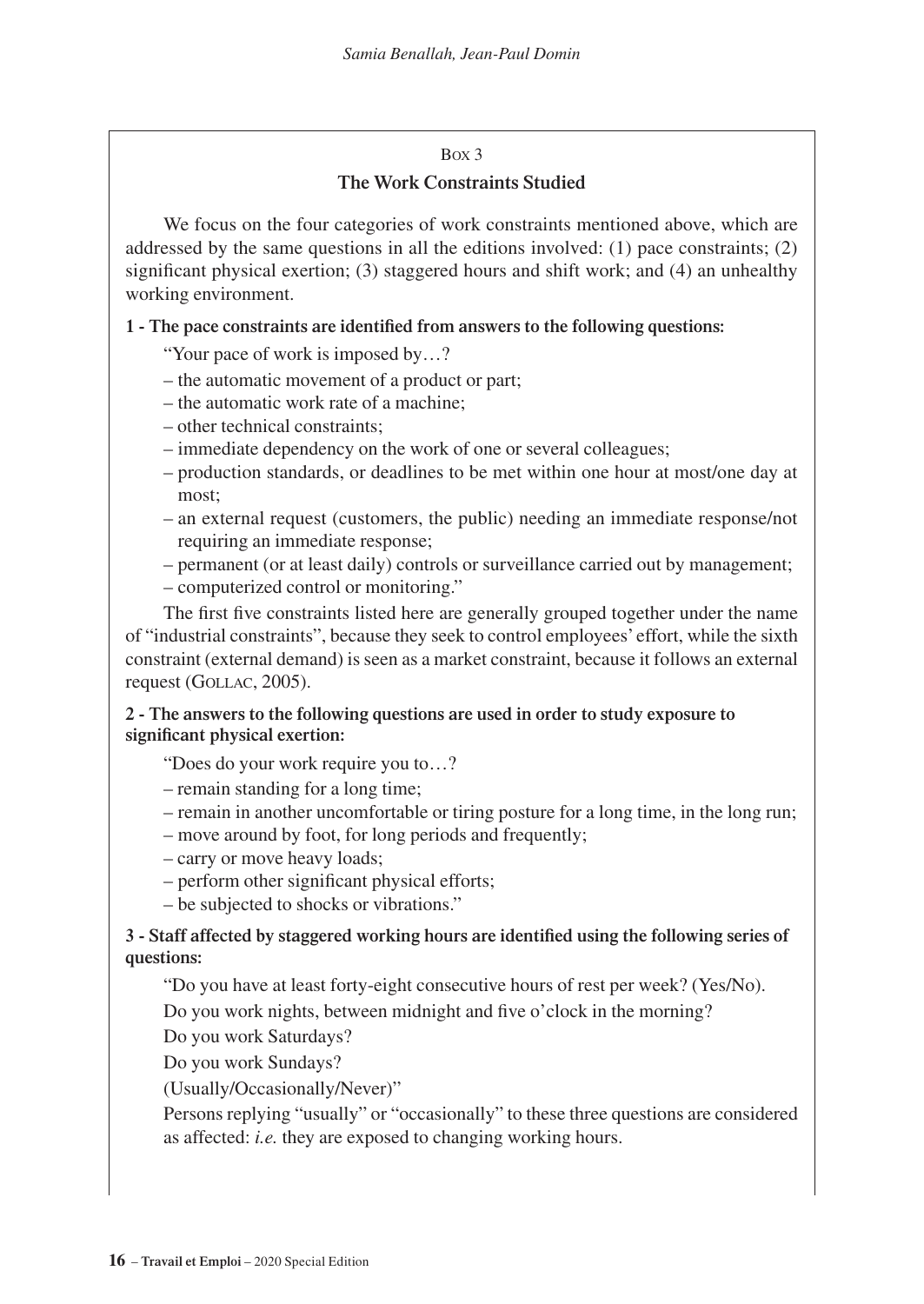#### **4 - The two following questions are used to describe the working environment to which the workers are exposed:**

"Do your work and place of work have the following disadvantages:

- dirt;
- humidity;
- drafts;
- infectious risks (microbes, viruses, etc.), parasites;
- lack of or poor sanitary facilities."
- "Does your place of work lead you to…?
- inhale fumes;
- inhale dust".

In terms of the working environment, the information gathered from the *Working Conditions* survey is less precise than that from the SUMER survey, particularly with regard to exposure to chemicals (see above*).*

## **The Method Followed to Describe Exposure to Work Constraints Using the 2013 Edition**

After having estimated the evolution of working conditions between 1998 and 2013, we describe more precisely the constraints to which workers in the hospital sector are exposed in 2013. This description is done in two stages.

We first take advantage of the over-sampling of the 2013 survey to put forward an analysis of constraints by profession. Hospital staff are therefore divided into six professional categories, based on the nomenclature of professional families (see the distribution presented in the figure).

The 1998 and 2005 data from the *Working Conditions* survey are also associated with those collected within the framework of the *Employment* survey. We therefore have information in areas other than those of working conditions. Although it is independent of the *Employment* survey, the 2013 *Working Conditions* edition provides additional information comparable to that available in previous editions. We were thus able to describe the working conditions to which workers in the hospital sector are subjected, all other things being equal. It could indeed be that the differences observed according to the sectors of activity in fact stem from the structure of the professions within the various sectors.

We therefore described the working conditions faced by people in hospitals, using the following equation:

$$
H_i = \gamma S_i + \beta X_i + \varepsilon_i
$$
  
with  $i = 1, ..., N$  and  $\varepsilon_i$  being the error term.

 $H_i$  is an indicator variable equal to 1, if individual *i* works in a hospital, else 0. The characteristics of work studied are noted  $S_i$ .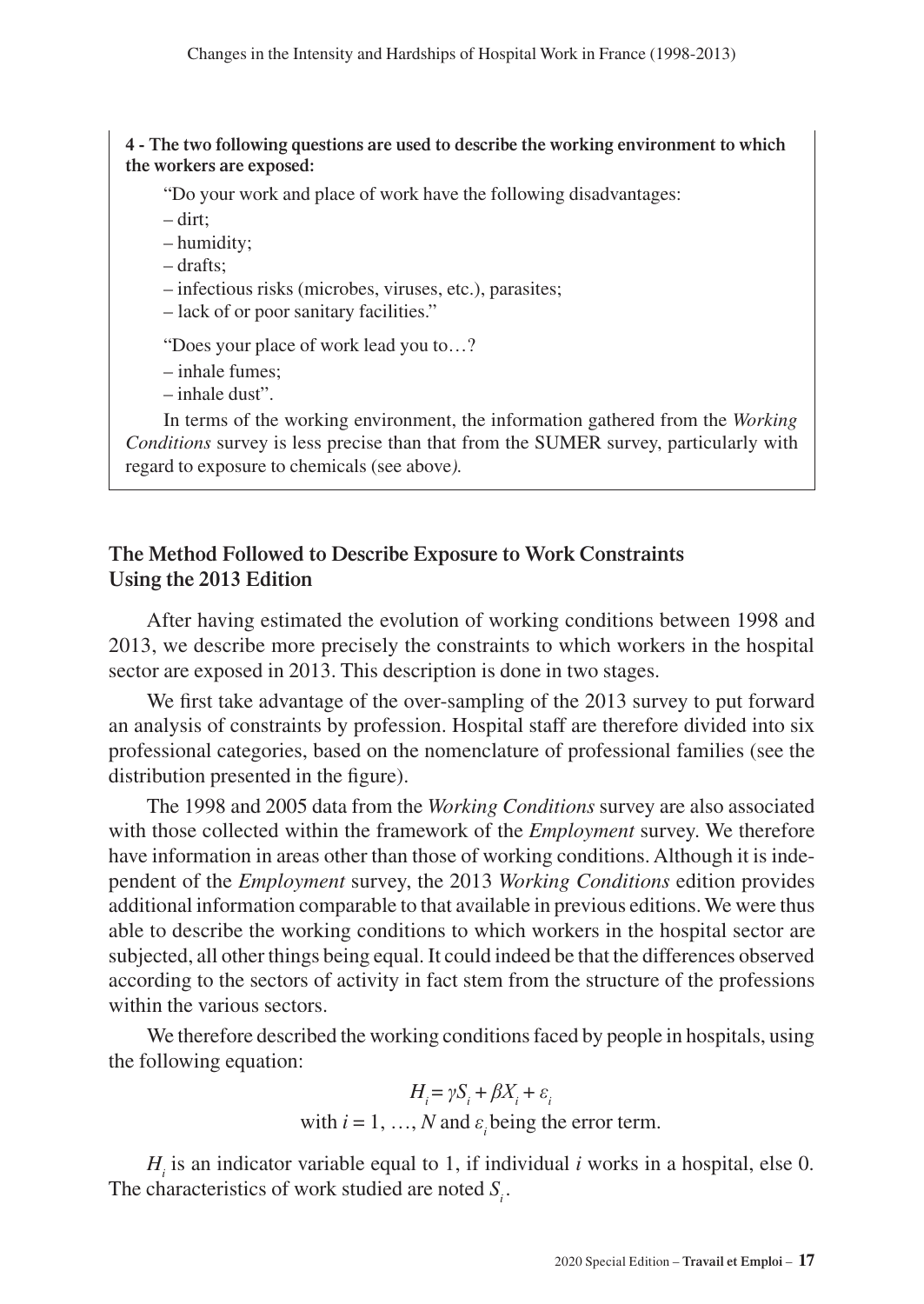

Figure – **Distribution by Profession of Workers in the Hospital Sector, in 2013**

*Interpretation*: In 2013, 32.4% of hospital staff were "nurses, mid-wives".

*Scope*: Employees in the hospital sector.

*Source*: *Working Conditions* survey, Ministry of Labour, DARES, DGAFP, DREES, INSEE, 2013 edition.

The control variables that we retained are denoted by  $X_i$ , and can be classified into two groups: the first summarizes the socio-demographic characteristics of the individuals questioned, and integrates age, sex, marital status, educational level, as well as the country of birth; the second includes information on employment conditions, in particular employees' type of contract (permanent or precarious), profession, their sector of activity (public or private), working time (full or part-time), and seniority in the company.

## **The Over-Exposure to Pace and Hardship Constraints: a Twofold Penalty for Hospital Workers**

## **Increases in Work Pace Constraints, Decreases in Exposure to Physical Hardship**

Using the last three editions of the *Working Conditions* survey shows up an increase in exposure to work pace constraints faced by hospital employees (Table 3).

In 1998, 79% of hospital workers were subject to at least one work pace constraint, rising to 82% in 2005, and 84% in 2013. By contrast, no increase was observed over the same period for workers in other sectors (76% and 76.8% in 1998 and 2013 respectively).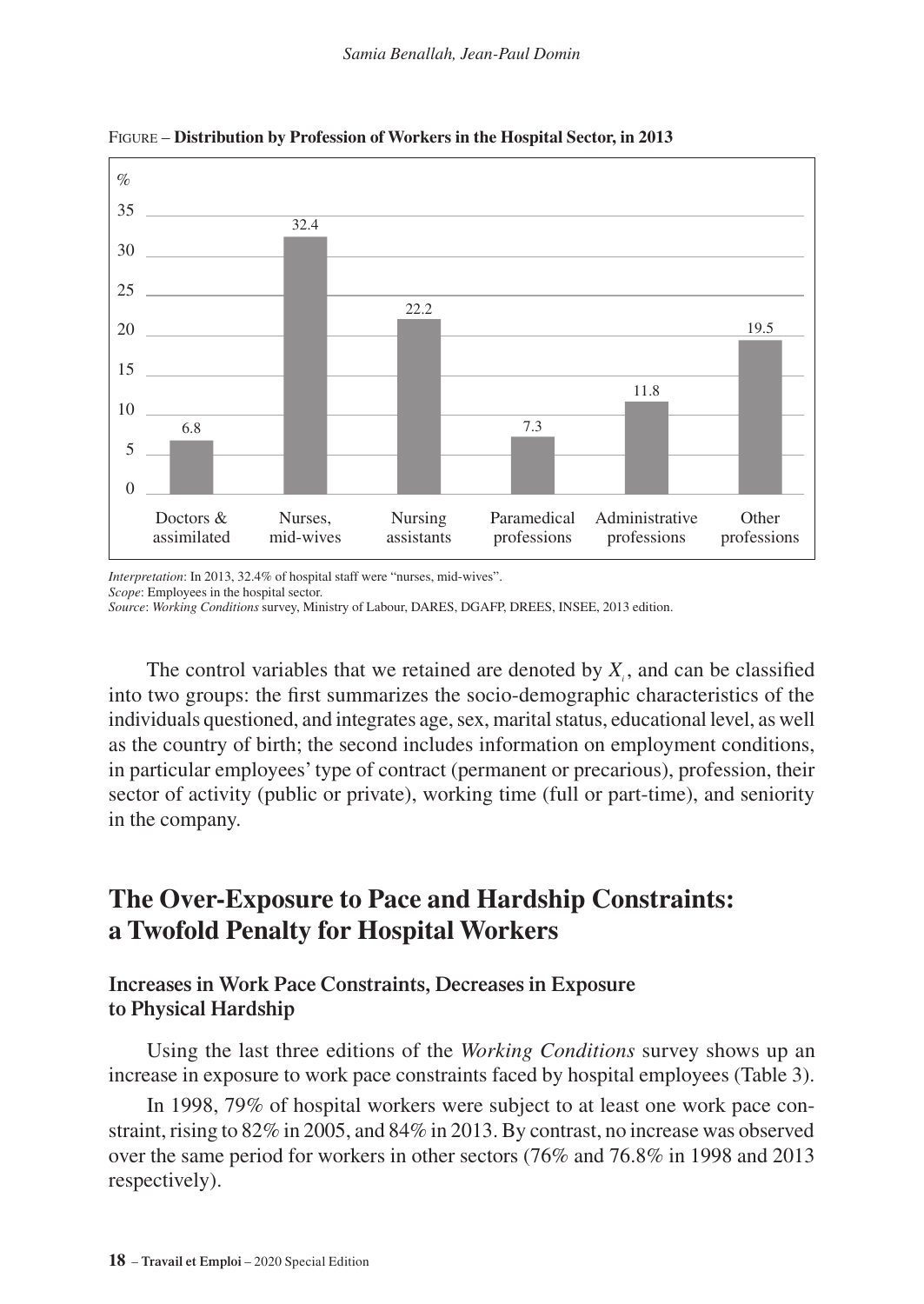|                                              |                 | 1998   | 2005   | 2013   | 2013<br>$-CC^*$ |
|----------------------------------------------|-----------------|--------|--------|--------|-----------------|
| the automatic movement of a product          | Hospital sector | 2.1    | 3.2    | 5.9    | 5.6             |
| or a component part                          | Other sectors   | 6.5    | 7.2    | 8.3    | 7.5             |
|                                              | Hospital sector | 2.4    | 3.0    | 4.2    | 3.9             |
| the automatic rate of a machine.             | Other sectors   | 7.7    | 7.3    | 7.3    | 6.9             |
|                                              | Hospital sector | 13.2   | 15.0   | 19.9   | 19.9            |
| other technical constraints                  | Other sectors   | 15.8   | 15.6   | 16.3   | 16.5            |
| production standards or deadlines            | Hospital sector | 36.8   | 40.1   | 47.8   | 48.7            |
| to be met in one day at most                 | Other sectors   | 42.8   | 41.5   | 41.8   | 43.6            |
|                                              | Hospital sector | 23.8   | 27.1   | 31.6   | 32.0            |
| of which in one hour at the most             | Other sectors   | 23.2   | 24.7   | 25.3   | 25.8            |
| immediate dependence on the work of one      | Hospital sector | 37.2   | 36.7   | 43.0   | 43.1            |
| or more colleagues                           | Other sectors   | 26.0   | 25.9   | 27.4   | 28.3            |
|                                              | Hospital sector | 66.1   | 67.6   | 71.8   | 72.7            |
| external demand – customers, general public  | Other sectors   | 63.5   | 64.6   | 65     | 68.3            |
|                                              | Hospital sector | 61.1   | 61.5   | 64.4   | 65.2            |
| of which requiring an immediate response     | Other sectors   | 53.0   | 53.2   | 54.2   | 56.8            |
| permanent (or at least daily) controls       | Hospital sector | 35.2   | 36.8   | 34.7   | 34.8            |
| or surveillance carried out by the hierarchy | Other sectors   | 28.8   | 29.2   | 30.2   | 30.1            |
|                                              | Hospital sector | nd     | 19.7   | 43.2   | 43.5            |
| computerized control or monitoring           | Other sectors   | nd     | 24.9   | 34.2   | 35.3            |
|                                              | Hospital sector | 964    | 902    | 3,944  | 3,744           |
| Workforce                                    | Other sectors   | 17,808 | 16,096 | 26,254 | 22,239          |

#### Table 3 – **Share (in %) of Employees with Work Pace Imposed by…**

\* CC corresponds to individuals from a field comparable with the 2005 edition, *i.e.* those identified using the "champ\_ct2005" variable, provided in the 2013 edition of the survey.

*Interpretation*: In 2013, 47.8% of workers in the hospital sector were exposed to a work pace constraint linked to compliance with production standards or deadlines to be met in one day at most, compared to 41.8% of workers in other sectors. The statistics in bold correspond to the work pace constraints for which we observed significant over-exposure (at the 5% threshold) of workers in the hospital sector, compared to workers in other sectors. Conversely, the statistics in italics correspond to work pace constraints for which we observed a significant over-exposure (statistically speaking) of workers in other sectors, compared to workers in the hospital sector. *Field*: Active workers in paid employment.

*Source*: *Working Conditions* survey, Ministry of Labour, DARES, DGAFP, DREES, INSEE, 1998, 2005 and 2013 editions.

If we look in detail at the different pace constraints faced by employees, we can see an increase in the share of workers having work pace imposed by the automatic movement of products or component parts, or the automatic rate of a machine. This increase is comparable for workers in hospitals and in other sectors.

On the other hand, the increase is much more marked for hospital workers with regard to work rate exposure due to technical constraints, by production standards or deadlines to be respected in a day, and in particular by production standards or deadlines to be met within an hour at most, or by immediate dependence on the work of other colleagues. They are now more frequently subjected to this type of constraint than workers in other sectors.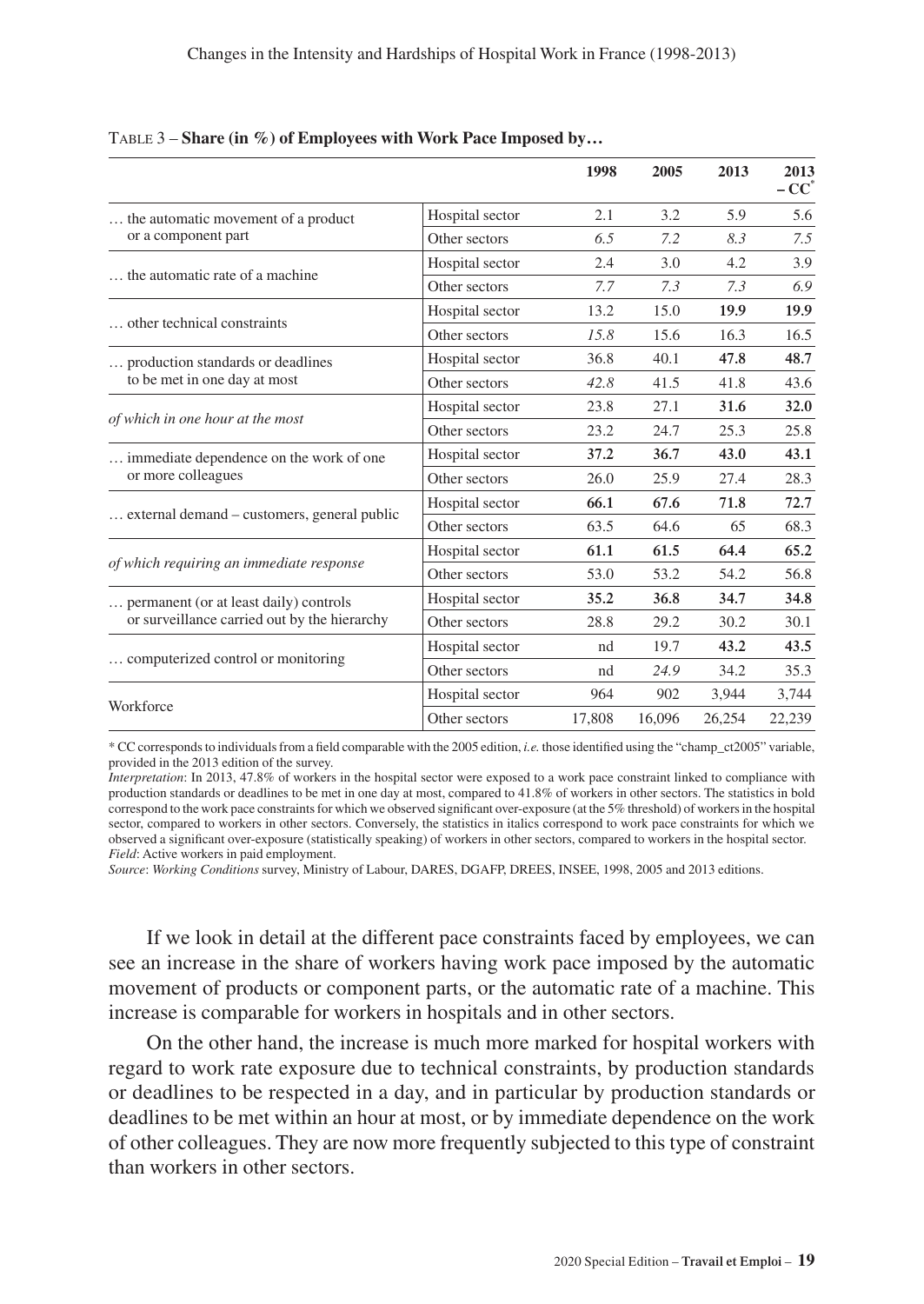Hospital workers are also significantly over-represented $^9$  among persons declaring that work pace is imposed by management controls or supervision, whatever the year of observation. This work pace constraint has remained stable over the period, regardless of the sector of activity.<sup>10</sup>

Regarding the pace of work imposed by computerized tracking (observable only for the editions 2005 and 2013), the share of the workers increased significantly between 2005 and 2013 across all sectors. Here again, the increase was significantly greater for hospital staff, who are now significantly over-exposed to this work pace constraint, whereas this was not the case in 2005.

In total, 42% of hospital staff are exposed to at least one form of industrial work pace constraint (*i.e.* experiencing a work pace imposed by the automatic movement of a product or a part, by the speed of a machine, by other technical constraints, or even by production standards or deadlines to be respected in one hour at most). This compares to 30% of staff in such situations at the end of the 1990s and 35% in 2005 (Table 4). The increase of 12 percentage points between 1998 and 2013 was all the more substantial since no similar increase can be observed in other sectors over the same period (35% in 1998 and 2005, 37% in 2013).

This reinforcement of industrial work pace constraints in hospitals has not been accompanied by a relaxation of market constraints (*i.e.* also experiencing work pace constraints from external demand – customers, the public – requiring immediate responses). On the contrary, in 2013, more than 65% of hospital workers declared they were subject to market work pace constraints, compared to 61% in 1998 and 2005: *i.e.* there has been an increase of four points in eight years. This again is less noticeable in other sectors of activity.

Differences in exposure have also been very marked in the combination of the two types of constraints, industrial and market/commercial: in 2013, 32% of hospital workers were affected by such combinations, compared to 24% of workers in other sectors. The increase over the 2005-2013 period was much greater in hospitals (+6 percentage points) than in other sectors of activity (+2 points).

We must remember at this stage that these work pace constraint indicators reflect only a quantitative part of work pace pressure workers have to face. They are certainly not sufficient to measure the evolution of work intensity during the observation period. That said, the results obtained indicate quite clearly a strengthening of time pressure over fifteen years, especially between 2005 and 2013. And this pressure is exerted more strongly on hospital workers, notably from 2005 onwards, marking a break in the evolution observed here.

<sup>9.</sup> We carried out Chi2 independence tests in order to check whether there is a link between the activity sector (hospital *versus* other sectors) and all the work pace constraints studied.

<sup>10.</sup> Even if we observe a slight change in exposure to this constraint, we can consider it to be stable, insofar as the confidence intervals (calculated by the Wald method) over the different periods overlap.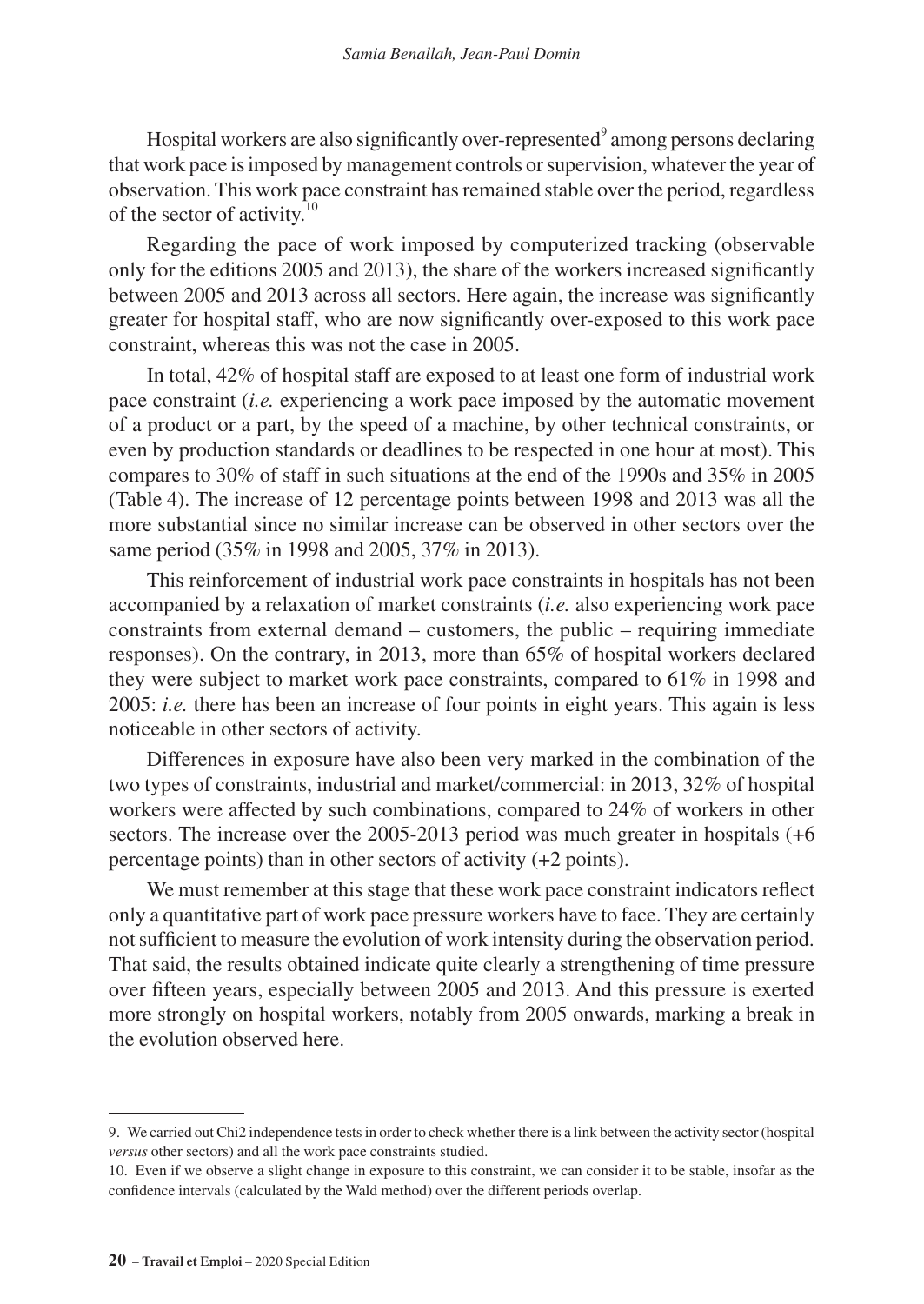It should be noted that our results contradict those highlighted by the comparison of data from the COTAES 2003, COI-H 2006 and *Working Conditions* 2013 surveys (LOOUET, RICROCH, 2014). As we stated above, this comparison indicates there was an overall decrease of work pace constraints between 2003 and 2013. By contrast, we observe a significant increase in exposure to all pace constraints in hospitals, especially between 2005 and 2013. These divergent conclusions seem to stem primarily from the COTAES 2003 survey, which appears clearly to overstate exposure to work pace constraints compared to the *Working Conditions* survey in 2005. For example, having work pace imposed by the immediate dependence on the work of one or more colleagues affected 47% of hospital workers in 2003 according to the COTAES survey, but only 37% in 2005 according to the *Working Conditions* survey. Likewise, 48% of people questioned as part of the COTAES 2003 survey declared that their pace of work was imposed by production standards or deadlines to be met in one hour, while in the *Working Conditions* survey it was only 27%. These particularly high exposure levels in 2003 lead J. Loquet and L. RICROCH (2014) to conclude that work pace constraints had been reduced in the following ten years. We however have noted a worsening of these constraints. In addition to potential differences linked to the differences in sources (see above), the significant difference in exposure to pace constraints between the 2003 and 2005 surveys may be explained by the move to the 35-hour week between 2002 and 2003. This change in the working week initially led to work overload, before necessary recruitments were made, so that caregivers may have experienced a greater sense of urgency in their work.

At the same time, the other forms of constraint fell overall, for all workers during the period of observation (Table 4), with physical constraints including: carrying heavy loads, prolonged standing, long and frequent walking, painful postures, significant physical exertion, jolts or vibrations. The proportion of workers exposed to one of these hardships decreased by 4 points in hospitals and by 3 points in other sectors. Nevertheless, hospital sector personnel remain overexposed to such physical hardships: in 2013, 85% of them declared that they were affected by at least one form of physical constraint at work, compared to just under 70% among workers in other sectors. Hospital staff are also significantly more likely to occupy positions that combine several physical hardships (55% and 33% respectively).

Staggered hours (working weekends, at night, or not having at least forty-eight consecutive hours of rest during a week) also occurred less frequently for all workers in 2013 than in 1998. The drop is particularly noticeable for workers in the hospital sector, where the share of staff on shift work fell from 76% in 1998 to 71% in 2013. However, given the obligation of continuity of service, hospital staff all remained more likely to be subject to time constraints and to combine several forms of irregular hours.

Finally, with regard to the risks related to the working environment (dirt, humidity, drafts, infectious risks, parasites, absence or poor condition of sanitary facilities, fumes, dust), hospital workers are more exposed to at least one of these risks (in 2013, 89% versus 64% in other sectors). They are mainly concerned by the risk of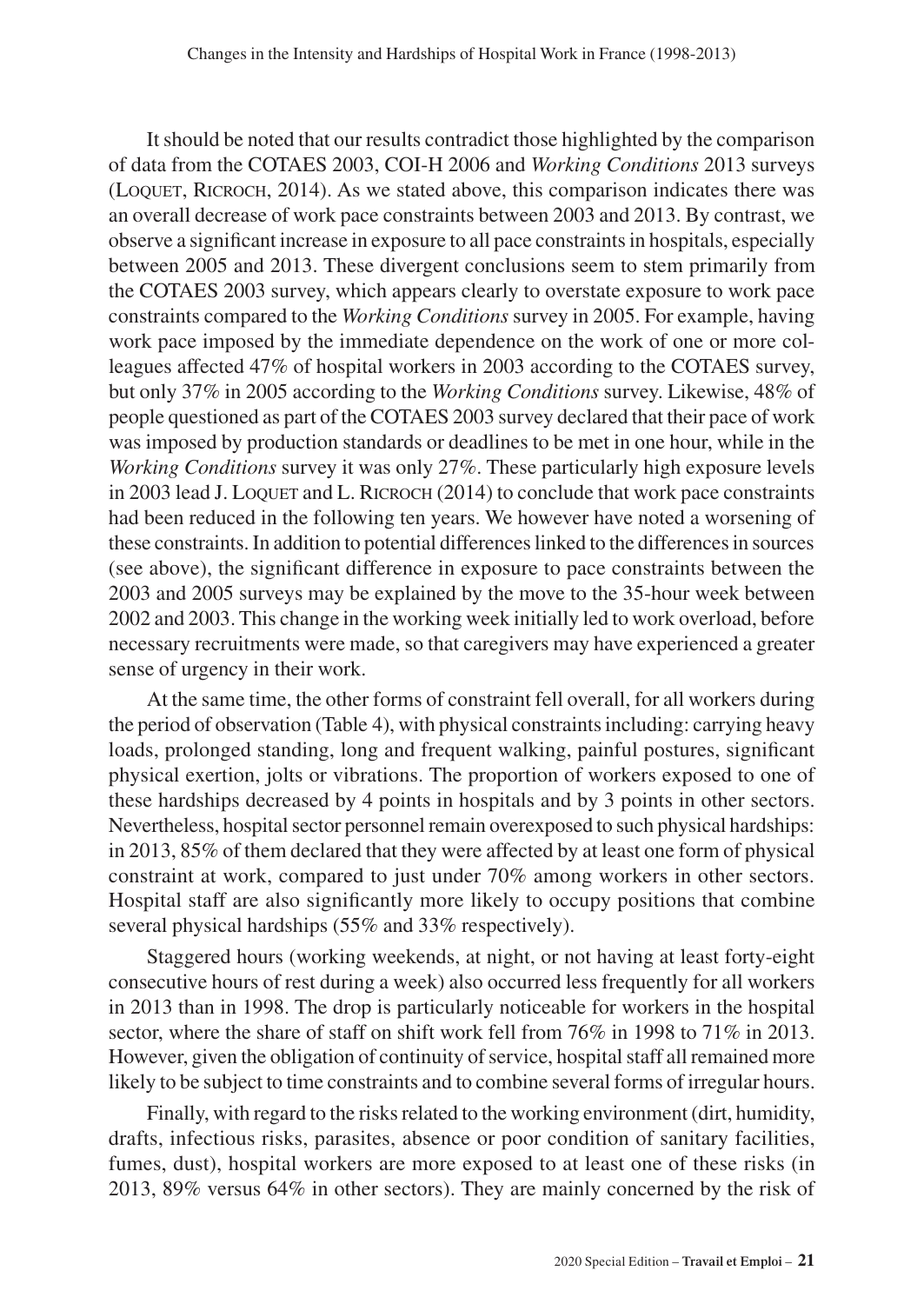|                                                       |                           |                         |                           |                  |                           |                  |                           | In $%$                  |
|-------------------------------------------------------|---------------------------|-------------------------|---------------------------|------------------|---------------------------|------------------|---------------------------|-------------------------|
|                                                       | 1998                      |                         | 2005                      |                  | 2013                      |                  | $2013 - CC^*$             |                         |
|                                                       | <b>Hospital</b><br>sector | <b>Other</b><br>sectors | <b>Hospital</b><br>sector | Other<br>sectors | <b>Hospital</b><br>sector | Other<br>sectors | <b>Hospital</b><br>sector | <b>Other</b><br>sectors |
| an "industrial"<br>pace constraint                    | 30.1                      | 35.2                    | 35.0                      | 35.1             | 42.2                      | 36.8             | 42.3                      | 36.8                    |
| $\ldots$ a "market"<br>pace constraint»               | 61.1                      | 53.0                    | 61.5                      | 53.2             | 64.4                      | 54.2             | 65.2                      | 56.8                    |
| an industrial<br>and a market work<br>pace constraint | 22.8                      | 20.5                    | 25.7                      | 21.7             | 32.1                      | 23.5             | 32.4                      | 23.9                    |
| a physical constraint                                 | 88.3                      | 70.9                    | 85.7                      | 67.9             | 84.6                      | 68.9             | 84.5                      | 67.9                    |
| three physical<br>constraints                         | 60.1                      | 32.7                    | 56.0                      | 30.9             | 54.6                      | 32.5             | 54.6                      | 32.4                    |
| a time constraint                                     | 75.7                      | 49.8                    | 76.6                      | 51.4             | 71.0                      | 49.5             | 70.8                      | 48.9                    |
| three time constraints                                | 46.2                      | 16.1                    | 45.0                      | 14.8             | 41.6                      | 15.8             | 41.5                      | 16.0                    |
| an environmental<br>constraint                        | 88.3                      | 54.2                    | 87.9                      | 58.8             | 89.3                      | 63.3             | 89.5                      | 63.4                    |
| three environmental<br>constraints                    | 14.8                      | 17.4                    | 21.4                      | 25.3             | 23.0                      | 27.7             | 22.7                      | 27.7                    |

#### Table 4 – **Share of Employees Stating They Are Exposed to at Least…**

\* CC corresponds to individuals from a field comparable with the 2005 edition: *i.e.* those identified using the "champ\_ct2005" variable provided in the 2013 edition of the survey.

*Interpretation*: In 1998, 88.3% of workers in the hospital sector declared being exposed to at least one physical constraint, compared to 70.9% of workers in other sectors.

*Field*: Active workers in paid employment.

*Source*: *Working Conditions* survey, Ministry of Labour, DARES, DGAFP, DREES, INSEE, 1998, 2005 and 2013 editions.

infection. However, unlike in other sectors, exposure to at least one of these risks did not increase between 1998 and 2013. The accumulation of at least three working environment constraints was also less frequent in hospitals, even if it seemed to have increased significantly over the period.

#### **The Specificities of Hospital Staff in Terms of Working Conditions, in 2013**

We have therefore observed a significant increase in work pace constraints, especially for hospital workers, between 1998 and 2013. At the same time, there has been a decrease in exposure to certain physical and time constraints for these same personnel, since the early 2000s.

Nevertheless, hospital staff seem now to face many work constraints. Table 5 shows the intensity of the various constraints to which hospital workers were exposed in 2013, by major occupational group.

Clear disparities in exposure to the various constraints appear between professions. Nurses, midwives and nursing assistants are the most heavily subjected to the constraints studied. Nursing assistants in particular have a very high index of physical hardship, and also face high levels of the other constraints, such as time and environmental constraints.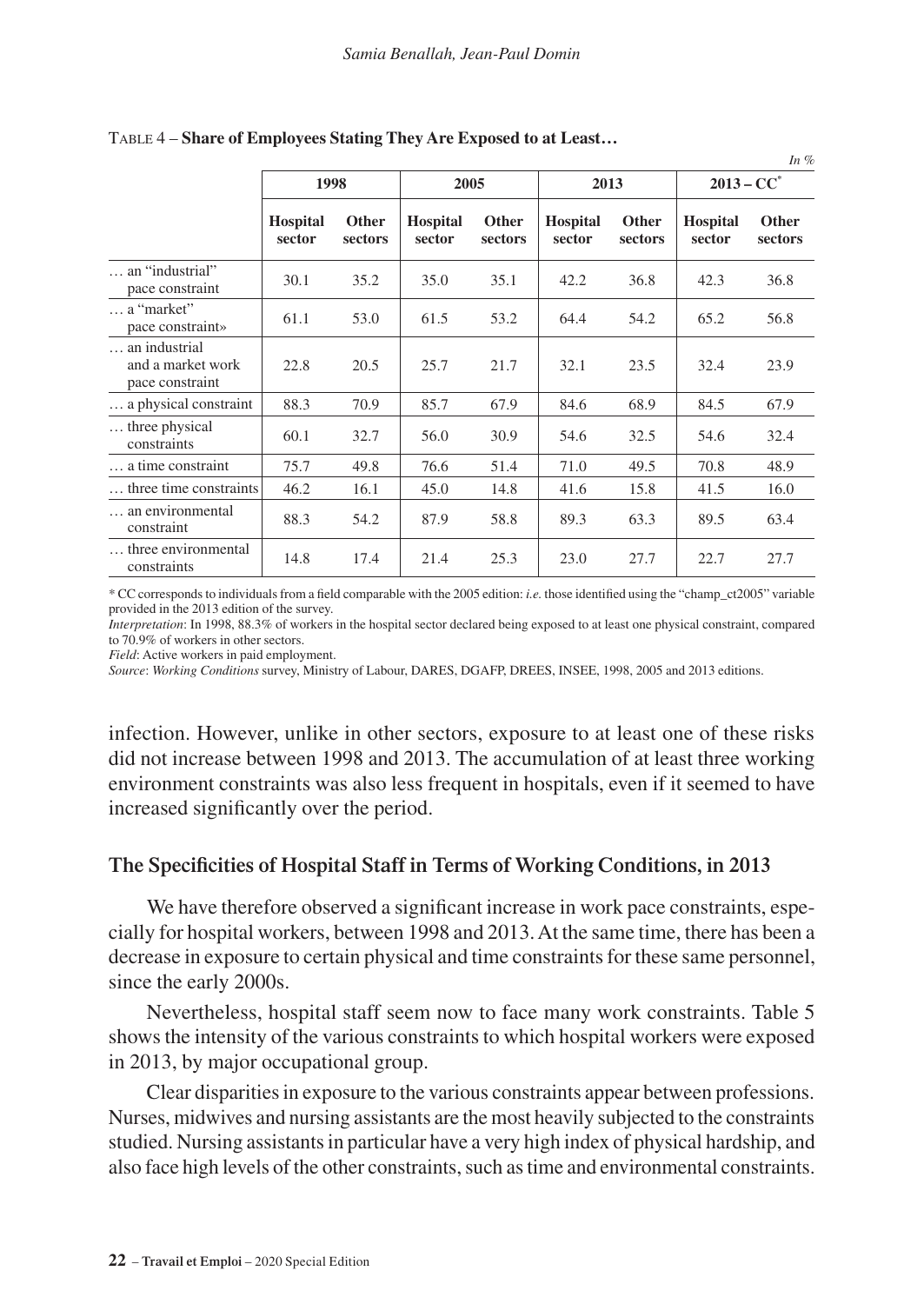|                                              | <b>Doctors</b><br>& assimilated | Nurses,<br>mid-wives | <b>Nursing</b><br>assistants | Paramedical<br>professions | Admin<br>professions | <b>Other</b><br>professions |
|----------------------------------------------|---------------------------------|----------------------|------------------------------|----------------------------|----------------------|-----------------------------|
| Intensity index <sup>a</sup>                 | 2.0                             | 2.7                  | 2.5                          | 2.8                        | 2.1                  | 2.3                         |
| Physical hardship<br>$index^b$               | 1.3                             | 2.7                  | 3.3                          | 2.0                        | 0.8                  | 2.5                         |
| Hourly constraints<br>index <sup>c</sup>     | 2.5                             | 2.2                  | 2.4                          | 1.1                        | 0.5                  | 1.5                         |
| Environmental<br>nuisance index <sup>a</sup> | 1.3                             | 1.8                  | 2.0                          | 1.6                        | 1.1                  | 2.1                         |

#### Table 5 – **Exposure of Hospital Staff to the Various Work Constraints, by Profession, in 2013**

a: average number (between 0 and 8) of work pace constraints due to: the automatic movement of a product/component part; to the automatic work rate of a machine; to other technical constraints; to standards of production or deadlines to be respected in one hour at most; to an external request requiring an immediate response; to immediate dependence on the work of colleagues; to controls or surveillance exercised by the management; and to computerized control or follow-up.

b: average number (between 0 and 8) of physical constraints, including standing for a long time, being in a painful posture for a long time, making long movements on foot, carrying or moving heavy loads, and being subjected to jolts or vibrations.

c: average number (between 0 and 4) of time constraints, including not having 48 consecutive hours of rest, work on Saturdays, Sundays, or at night work.

d: average number (between 0 and 7) of environmental constraints, including dirt, humidity, drafts, the risk of infection, poor condition of premises, and fumes or dust.

*Interpretation*: In 2013, nursing assistants were exposed on average to 2.5 work pace constraints.

*Field*: Hospital staff in paid employment.

*Source*: *Working conditions* survey, Ministry of Labour, DARES, DGAFP, DREES, INSEE, 2013 edition.

Doctors and assimilated professionals have the highest index for time/hourly constraints, but are relatively spared other constraints, particularly physical hardships.

To obtain a more precise inventory of the working conditions for hospital staff, compared to employees in other sectors, we carried out a logit analysis, *ceteris paribus*. The results of this analysis are detailed in Table 6.

We estimated three different models. The first is denoted M1, and presents a summary "picture" of the constraints to which hospital workers are more or less exposed, by the main sets of constraints (work pace, staggered schedules, physical strain, and an unhealthy working environment). The second model (M2) lists in a systematic and detailed manner all the working conditions that we retained for our comparison of persons questioned, depending on whether they work in hospitals or not. The last model (M3) proposes an analysis of the intensity of work constraints experienced by hospital staff, by estimating the simultaneous exposure to several constraints within each of the four major categories of hardship.

The coefficients estimated from these different models indicate the various work constraints and hardships for which there is a significant difference in exposure between hospital employees and other workers. The positive coefficients indicate an over-exposure of hospital personnel to the corresponding work constraints, *ceteris paribus*, while the negative coefficients indicate a lower exposure. The parameters associated with work constraints for which there is no significant difference in exposure are noted as "ns" for "not significantly different to".<sup>11</sup>

<sup>11.</sup> The coefficient estimations of the control variables  $(X<sub>i</sub>)$  are available on request from the authors.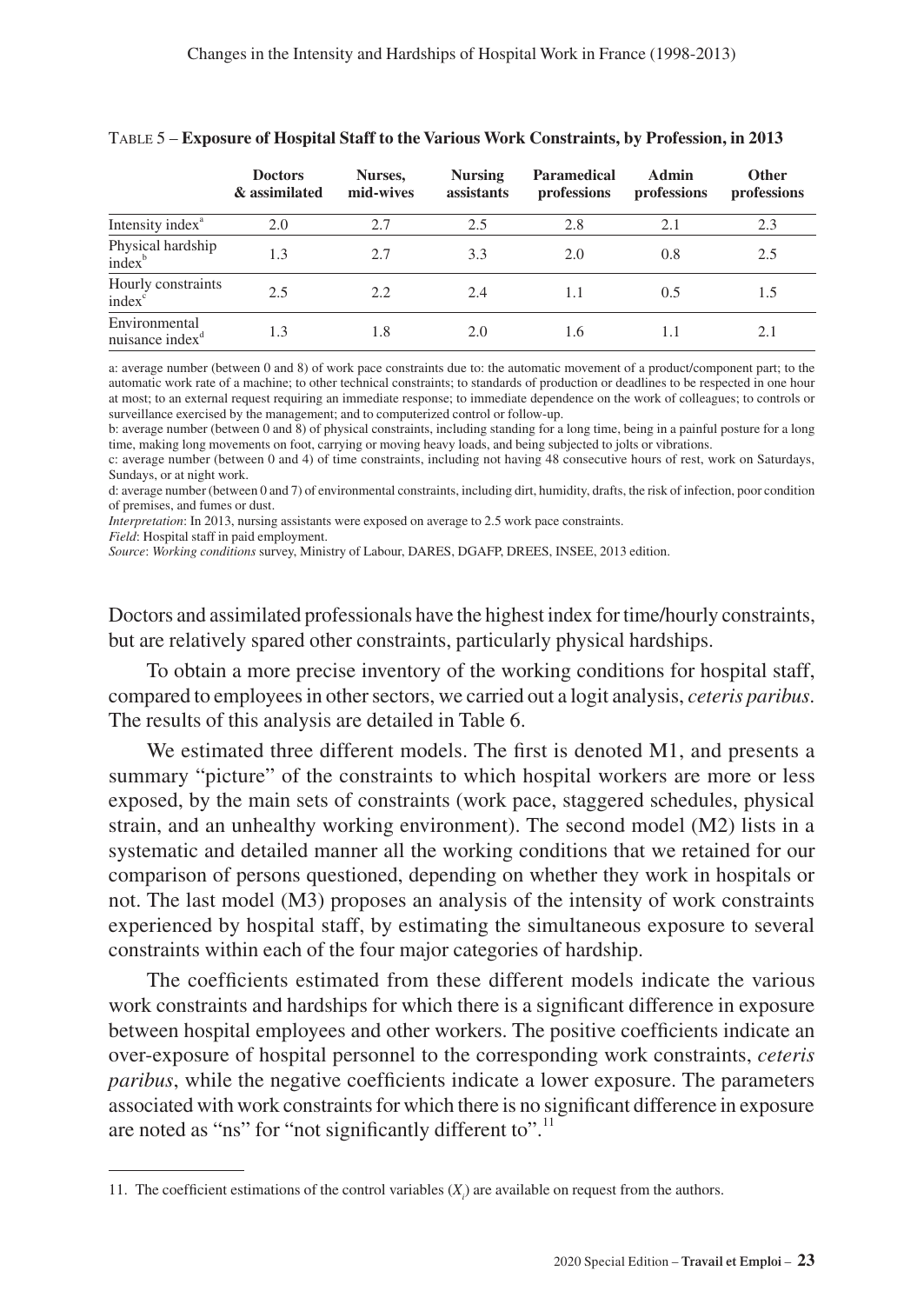|                                                                    | M1                             | M2                      | М3                             |
|--------------------------------------------------------------------|--------------------------------|-------------------------|--------------------------------|
| <b>Work intensity</b>                                              |                                |                         |                                |
| Work pace imposed by                                               |                                |                         |                                |
| automatic movement of a product or part                            |                                | ns                      |                                |
| automatic work rate of a machine.                                  |                                | ns                      |                                |
| other technical constraints                                        |                                | ns                      |                                |
| production standards or deadlines to be met in<br>one hour at most |                                | $0.14***(0.05)$         |                                |
| an external request requiring an immediate<br>response             |                                | ns                      |                                |
| immediate dependence on the work<br>of colleagues                  |                                | $0.39***(0.05)$         |                                |
| the controls or surveillance exercised                             |                                | ns                      |                                |
| by management                                                      |                                |                         |                                |
| computerized control or monitoring                                 |                                | $0.10^{***} (0.05)$     |                                |
| Be subject to at least one work pace constraint                    | $0.39***(0.05)$                |                         |                                |
| Accumulate at least three work pace constraints                    |                                |                         | $\overline{0.35}^{***}$ (0.04) |
| <b>Time/hourly constraints</b>                                     |                                |                         |                                |
| Not having 48 consecutive hours of rest                            |                                | $-0.32***(0.06)$        |                                |
| Working Saturdays                                                  |                                | $-0.16^{**}$ (0.07)     |                                |
| Working Sundays                                                    |                                | $1.05^{\ast\ast}(0.07)$ |                                |
| Working at night                                                   |                                | $0.43***(0.06)$         |                                |
| Be subject to at least one time/hourly constraint                  | $0.84^{***}(0.04)$             |                         |                                |
| Accumulate at least three time/hourly constraints                  |                                |                         | $1.11$ <sup>***</sup> $(0.04)$ |
| <b>Physical constraints</b>                                        |                                |                         |                                |
| Standing for a long time                                           |                                | $-0.28***(0.06)$        |                                |
| Staying a long time in a painful posture                           |                                | ns                      |                                |
| Moving a lot by foot                                               |                                | $0.79***(0.05)$         |                                |
| Carrying or moving heavy loads                                     |                                | $0.63***(0.05)$         |                                |
| Be subject to jolts or vibrations                                  |                                | $-0.23***(0.07)$        |                                |
| Be subject to at least one physical constraint                     | $0.53***(0.05)$                |                         |                                |
| Accumulate at least three physical constraints                     |                                |                         | $1.21***(0.04)$                |
| <b>Working environment</b>                                         |                                |                         |                                |
| Dirt                                                               |                                | ns                      |                                |
| Humidity                                                           |                                | $-0.66^{***}(0.07)$     |                                |
| Drafts                                                             |                                | ns                      |                                |
| Risks of infection                                                 |                                | $1.88$ *** (0.05)       |                                |
| Poor condition of the premises                                     |                                | $-0.26***(0.07)$        |                                |
| Fumes or dust                                                      |                                | $-0.75***(0.6)$         |                                |
| Be subject to at least one environmental constraint                | $\overline{1.34}^{***} (0.06)$ |                         |                                |
| Accumulate at least three environmental<br>constraints             |                                |                         | $-0.47***(0.05)$               |

#### Table 6 – **Description of Working Conditions for Hospital Staff in 2013 (logit models)**

*Note*: The specification also includes a set of variables describing the socio-demographic characteristics of individuals and their employment conditions. The estimated parameters associated with these characteristics are available on request from the authors.<br>*Interpretation*: Significant at thresholds of: \*\*\* 1%, \*\* 5%, \* 10%. Standard deviations in

*Field*: Active workers in paid employment.

*Source*: *Working conditions* survey, Ministry of Labour, DARES, DGAFP, DREES, INSEE, 2013 edition.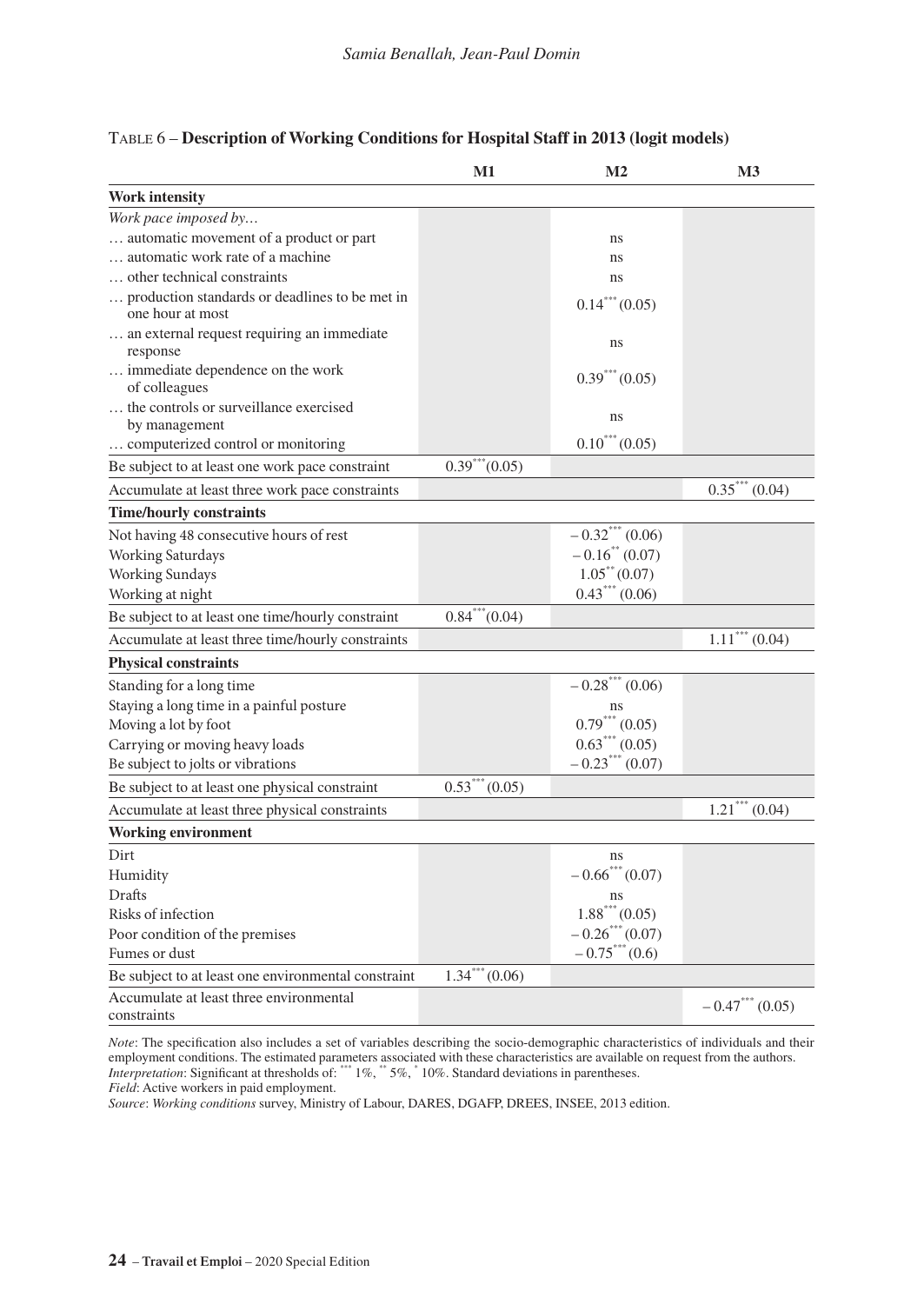In terms of exposure to the different forms of constraint/hardship in aggregate (column M1 of Table 6), a systematic over-exposure of hospital staff to all the categories of constraints studied here can be seen. The most significant over-exposure concerns environmental constraints, mainly due to the risk of infection. Next, in order, are the time constraints, the physical hardships and the work pace constraints.

If we break down the various work constraints retained (column M2 of Table 6), the situation of workers in the hospital sector turns out to be more contrasted. They are systematically over-exposed to work pace constraints, and particularly affected by three of the following: i) production standards and deadlines to be met in one hour at most, ii) dependence on the work of colleagues, and iii) computerized monitoring or control.

The reorganizations of work imposed by the reforms since the early 2000s certainly explain this over-exposure – at least in part. Let us recall here that workers in the hospital sector were initially (in 1998 and 2005 respectively) less exposed than other workers to two of these constraints (standards/deadlines and computerized monitoring: Table 3). These constraints impose a quantity of work to be produced over a period of time. They have certainly led to an increase in work pace rates of personnel in the sector. Yet, the production standards and deadlines to be respected within one day at most, translate the productivity gains and improved quality of care desired by lawmakers. This same tension between quantity and quality is found in the indicators used to assess the performance of emergency services (BELORGEY, 2011). To understand the quality of service, it is customary for a manager to use the waiting time and passage. Reductions in waiting times is understood here by assessors both as an indicator of improved quality of service provided to users, and as an indicator of higher productivity. However, as Nicolas BELORGEY (2011) has emphasized, for staff, this logic is simply equivalent to increasing work rates.

This is made all the more problematic by the emergence of the concept of health democracy, which complicates and lengthens clinical examination – the unique interaction between patient and doctor (Bergeron, 2007). The increasing demands of some patients make the time spent by health care providers more uncertain (SAINSAULIEU, 2006). Change here has been amplified by the greater rotation of patients whose length of stay in hospitals has been shortened (RAVEYRE, UGHETTO, 2003). Patients are asking for more information and aspire to being in closer touch with medical teams. But the reinforcement of work pace constraints may lead caregivers to subordinate this expectation of patients so that care providers can improve their performance, which is evaluated in time. Administrative burdens and increasing staff turnover thus limit *de facto* the relationship time between patients and staff (HAVARD, NASCHBERGER, 2015).

With regard to time constraints, hospital staff are less concerned by work on Saturdays and by not having at least forty-eight consecutive hours of rest during a week. However, they are significantly more likely to work on Sundays and at night (between midnight and 5 am). This work pace constraint is not new in hospitals, as it is inherent in the organization of hospitals for the provision of continuity of service.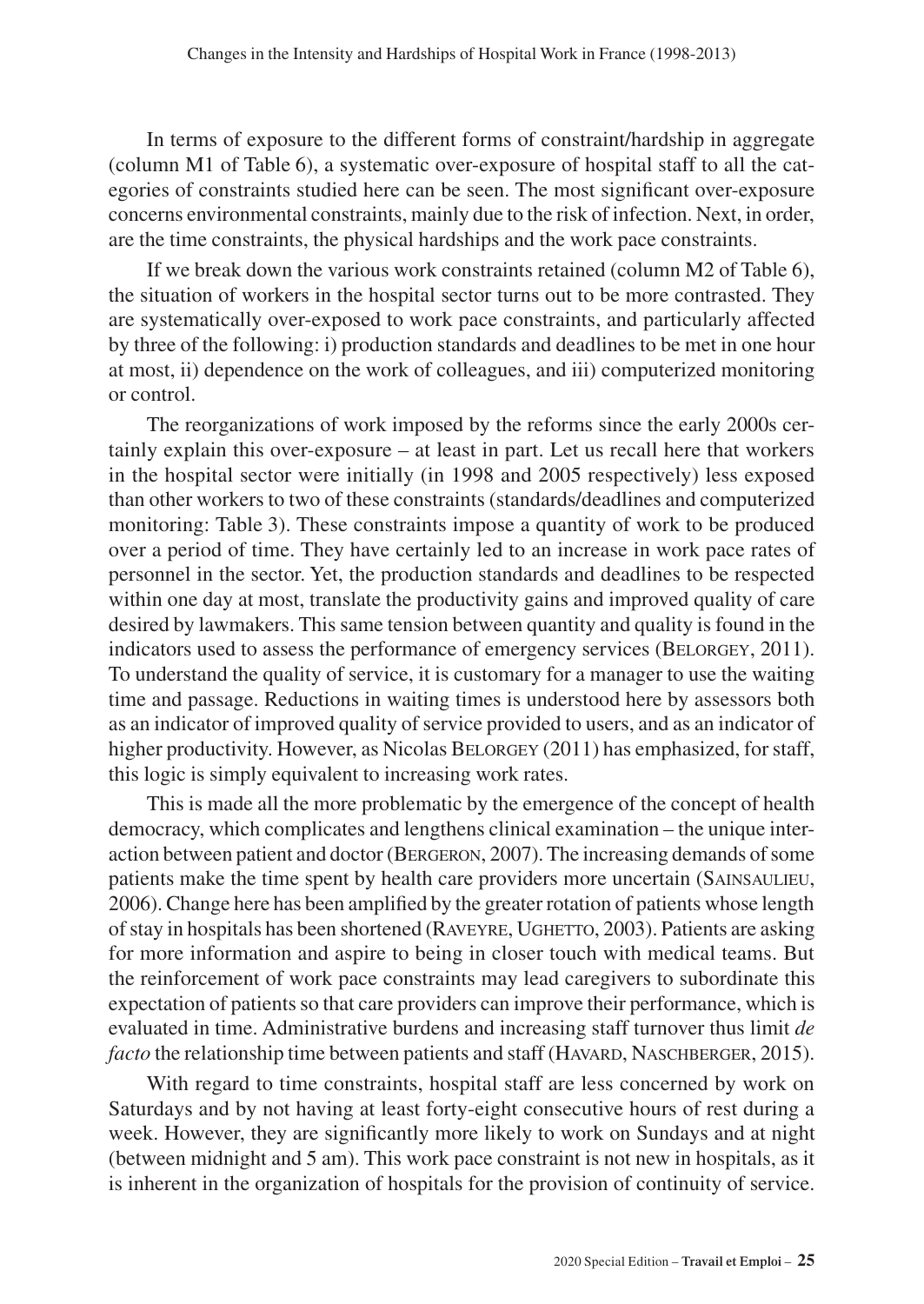But this panorama of time constraints is incomplete. It does not reflect a notable change in the organization of the hospital sector around twelve hours of consecutive work (VINCENT, 2016, 2017). Since 2002, a derogation has allowed caregivers to alternate "long" and "short" working weeks (sixty and twenty-four hours respectively), interspaced by weeks of rest. Such an organization is developing rapidly in the hospital sector, and is being requested by a growing number of employees: many days off, a better work-life balance, but also better patient follow-up linked to longer periods of work and more autonomy in planning tasks, etc. It is also part of a context of stronger performance incentives. However, this new organization of work is quite favorable to healthcare establishments insofar as work in two twelve-hour shifts forces teams to pass on case loads in personal time, so that actual total working time is often longer. Such extended hours of work may, combined with night work, have deleterious effects on health, insofar as it leads to a conflict between work schedules and workers' natural body rhythms (BARTHE, 2015).

Concerning the physical constraints of work, hospital staff are more subject to carrying heavy loads and frequently have to walk long distances in hospitals. These physical constraints affect nursing assistants most, which is coherent with other research results on physical loads carried and musculoskeletal disorders suffered by this category of workers (Gadéa, Divay, 2012; Loriol, 2003). On the other hand, they are less affected than other workers by standing for long periods of time, or being subjected to jolts and vibrations.

Likewise, the environment of hospital workers is characterized by over-exposure to risks of infection. However, these same workers are less often affected by other environmental constraints (dirt, humidity, the poor condition of premises, fumes and dust).

Finally, hospital workers are more numerous, *ceteris paribus*, in accumulating at least three work constraints simultaneously, for most of the forms of hardship observed (column M3 of Table 6). This is particularly the case for work intensity, staggered hours and physical hardship. By contrast, they are less likely to face at least three environmental constraints.

بحہ

The study of the last three editions of the *Working Conditions* survey has enabled us to show statistically the "growing pressure of work pace constraints" (Gheorghiu, MOATTY, 2013, p. 250) between 1998 and 2013, with a clear acceleration between 2005 and 2013. The latter is clearly greater for workers in the hospital sector, who are now very strongly exposed to work pace constraints linked to compliance with standards or production deadlines, or to dependence of work on one or more colleagues.

These results invite us to look beyond "the overall reduction in work pace constraints" as concluded by J. LOQUET and L. RICROCH (2014, p. 2), and based on a comparison of the *Conditions and Organization of Work of Employees in Health*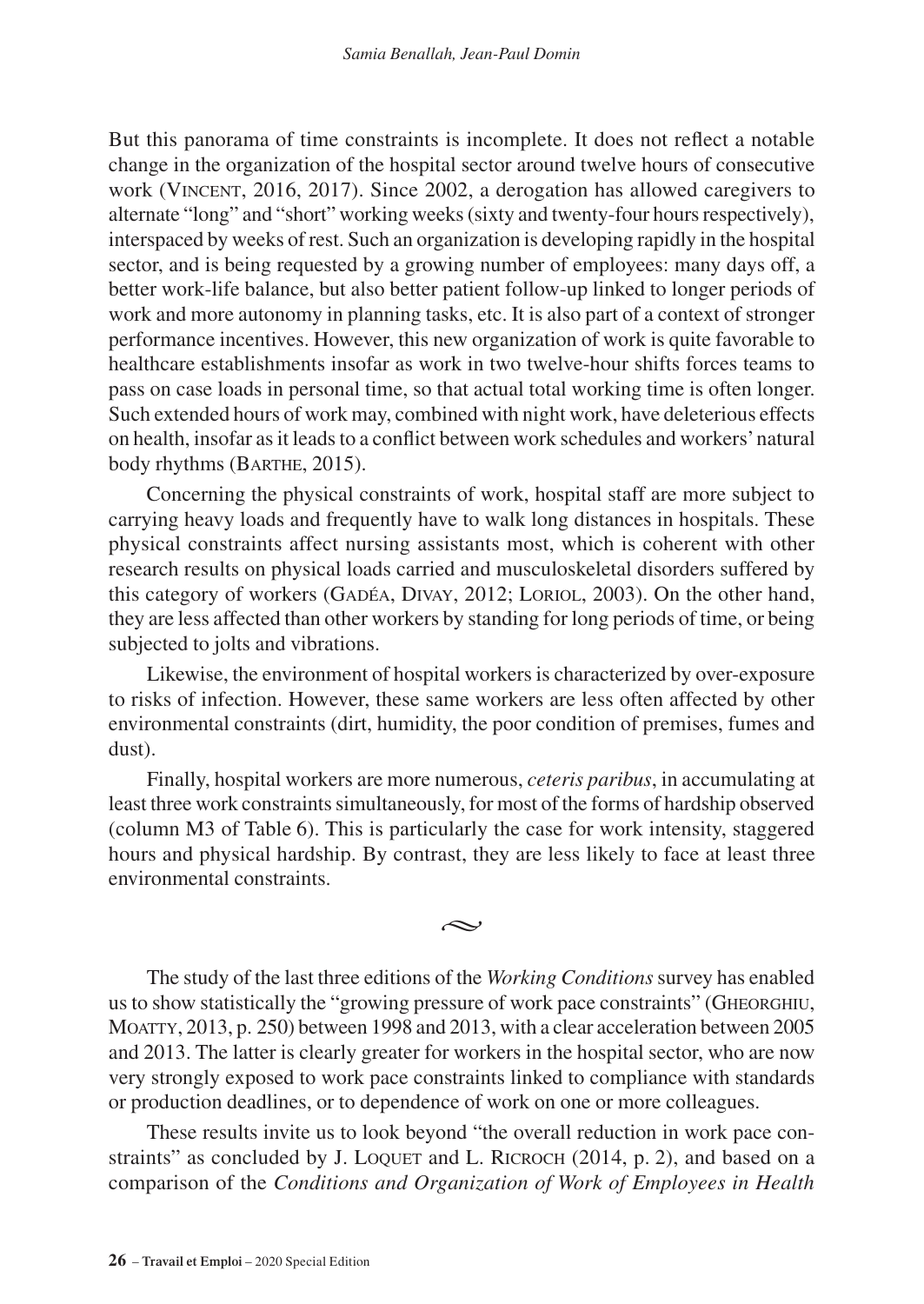*Establishments* (COTAES) survey in 2003, the *Organizational Changes and Computerization* (COI-H) survey in 2006, and the *Working Conditions* survey of 2013. Undoubtedly, apart from differences in the sources used, their conclusion was due to an intensity of work which was perceived to be particularly high in 2003, when the shift to the 35-hour week occurred.

The increased time pressure in hospital work has been accompanied by a slight relaxation of "historical" constraints of such work (especially physical and time constraints). Yet, in 2013, workers in this sector remained more often subject to at least one form of staggered schedules, physical hardship and constraints in their working environment. They are also more likely to accumulate simultaneously various forms of work pace constraints, staggered schedules and physical hardship.

## **References:**

Acker, F. (2005). « Les reconfigurations du travail infirmier à l'hôpital. » *Revue française des affaires sociales*, (59)1, 161-181.

Algava, É., Davie, E., Loquet J., and Vinck L. (2014). « Conditions de travail: reprise de l'intensification du travail chez les salariés. » *Dares analyses*, no 049.

Amossé, T., Gollac, M. (2008). « Intensité du travail et mobilité professionnelle. » *Travail et Emploi*, 113, 59-73.

Arnaudo, B., Léonard, M., Sandret, N., Cavet, M., Coutrot, T., Rivalin, R., andThierus L. (2013). « Les risques professionnels en 2010: de fortes différences d'exposition selon les secteurs. » *Dares analyses*, no 010.

Askenazy, P. (2004). *Les Désordres du travail*. Paris: Éditions du Seuil.

Barthe, B. (2015). « La déstabilisation des horaires de travail. » In A. Thébaud-Mony, P. Davezies, L. Vogel, and Volkoff S. (Eds.), *Les Risques du travail* (pp. 223-232). Paris: La Découverte.

BELORGEY, N. (2010). *L'Hôpital sous pression. Enquête sur le nouveau management public*. Paris: La Découverte.

Belorgey, N. (2011). « Réduire le temps d'attente et de passage aux urgences. Une entreprise de "réforme" d'un service public et ses effets sociaux. » *Actes de la recherche en sciences sociales*, 189, 16-33.

Bergeron, H. (2007). « Les transformations du colloque singulier médecin/patient: quelques perspectives sociologiques. » In D. Tabuteau (Ed.), *Les Droits des malades et des usagers du système de santé, une législature plus tard* (pp. 35-47). Paris: Presses de Sciences Po.

Bouffartigue, P., Bouteiller, J. (2012). *Temps de travail et temps de vie. Les nouveaux visages de la disponibilité temporelle*. Paris: Presses universitaires de France.

Bué, J., Coutrot, T., Hamon-Cholet, S., and Vinck, L. (2007). « Conditions de travail: une pause dans l'intensification. » *Premières synthèses*, no 01.2.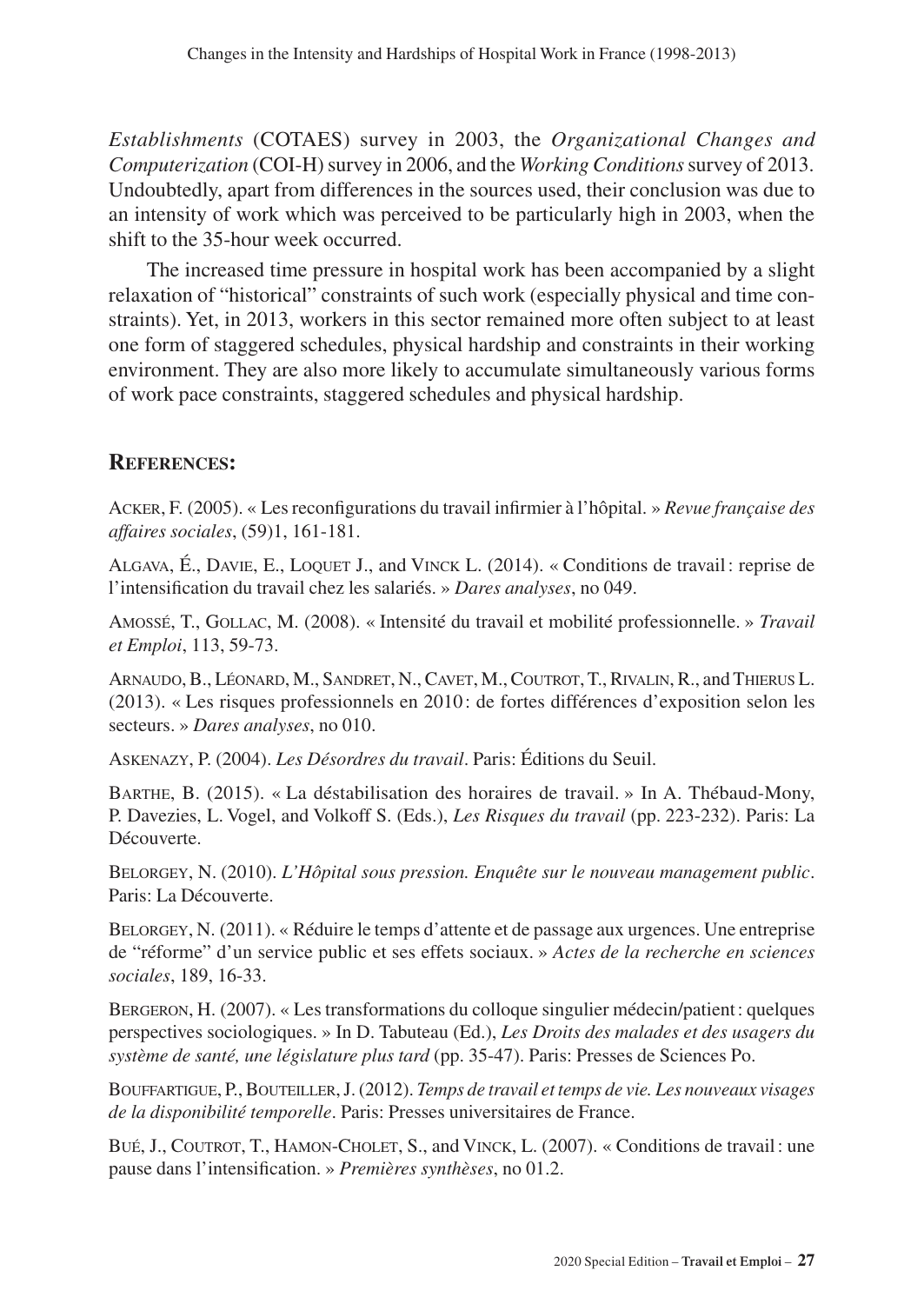Bué, J., Hamon-Cholet, S. (2006), « Présentation des enquêtes sur les conditions de travail menées en France depuis 1978. » *Santé, société et solidarité*, 2, 139-142.

Cordier, M. (2009). « L'organisation du travail à l'hôpital: évolutions récentes. » *Études et résultats*, no 709.

Couty, É. (2013). *Le Pacte de confiance pour l'hôpital*. Paris: Ministère de la Santé.

Divay, S., Gadéa, C. (2008). « Les cadres de santé face à la logique managériale. » *Revue française d'administration publique*, 128, 677-687.

Domin, J.-P. (2015). « Réformer l'hôpital comme une entreprise. Les errements de trente ans de politique hospitalière (1983-2013). » *Revue de la régulation*, 17.

Estryn-Béhar, M. (2008). *Santé et satisfaction des soignants au travail en France et en Europe*. Rennes: Presses de l'EHESP.

Gadéa, C., Divay, S. (2012). « Les professionnels du soin en proie aux troubles musculosquelettiques. » In C. Courtet, M. Gollac (Eds.), *Risques du travail, la santé négociée* (pp. 249- 263). Paris: La Découverte.

Gaudart, C. (2015). « Intensification du travail: le temps soustrait. » In A. Thébaud-Mony, P. Davezies, L. Vogel, and S. Volkoff (Eds.), *Les Risques du travail: pour ne pas perdre sa vie à la gagner* (pp. 196-206). Paris: La Découverte.

Gheorghiu, M. D., Moatty, F. (2005). *Les conditions de travail en équipe*. Document de travail du Centre d'études de l'emploi, no 43.

Gheorghiu, M. D., Moatty, F. (2013). *L'Hôpital en mouvement. Changements organisationnels et conditions de travail*. Paris: Éditions Liaisons.

Gollac, M. (2005). « L'intensité du travail. » *Revue économique*, (56)2, 195-216.

Gollac, M., Volkoff, S. (2006). « La santé au travail et ses masques. » *Actes de la recherche en sciences sociales*, 163, 4-17.

HAVARD, C., NASCHBERGER, C. (2015). « L'influence du patient sur le travail des soignants et le dialogue social à l'hôpital. » *@GRH*, 17, 9-41.

Kranklader, É., Minodier, C., Fourcade, N. (2013). « Établissements de santé : le personnel soignant de plus en plus âgé. » *Études et résultats*, no 846.

Lamy, S., Gaudemaris, R. (de), Sobaszek, A., Caroly, S., Descatha, A., & Lang, T. (2013). « Améliorer les conditions de travail à l'hôpital: ORSOSA, de la démarche de recherche à l'action de prévention. » *Santé publique*, 25(4), 389-397.

Lasfargues, G. (2005). *Départs en retraite et travaux pénibles, l'usage des connaissances scientifiques sur le travail et ses risques à long terme pour la santé*. Paris: Centre d'études de l'emploi.

Le Lan, R., Baubeau, D. (2004). « Les conditions de travail perçues par les professionnels des établissements de santé. » *Études et résultats*, no 335.